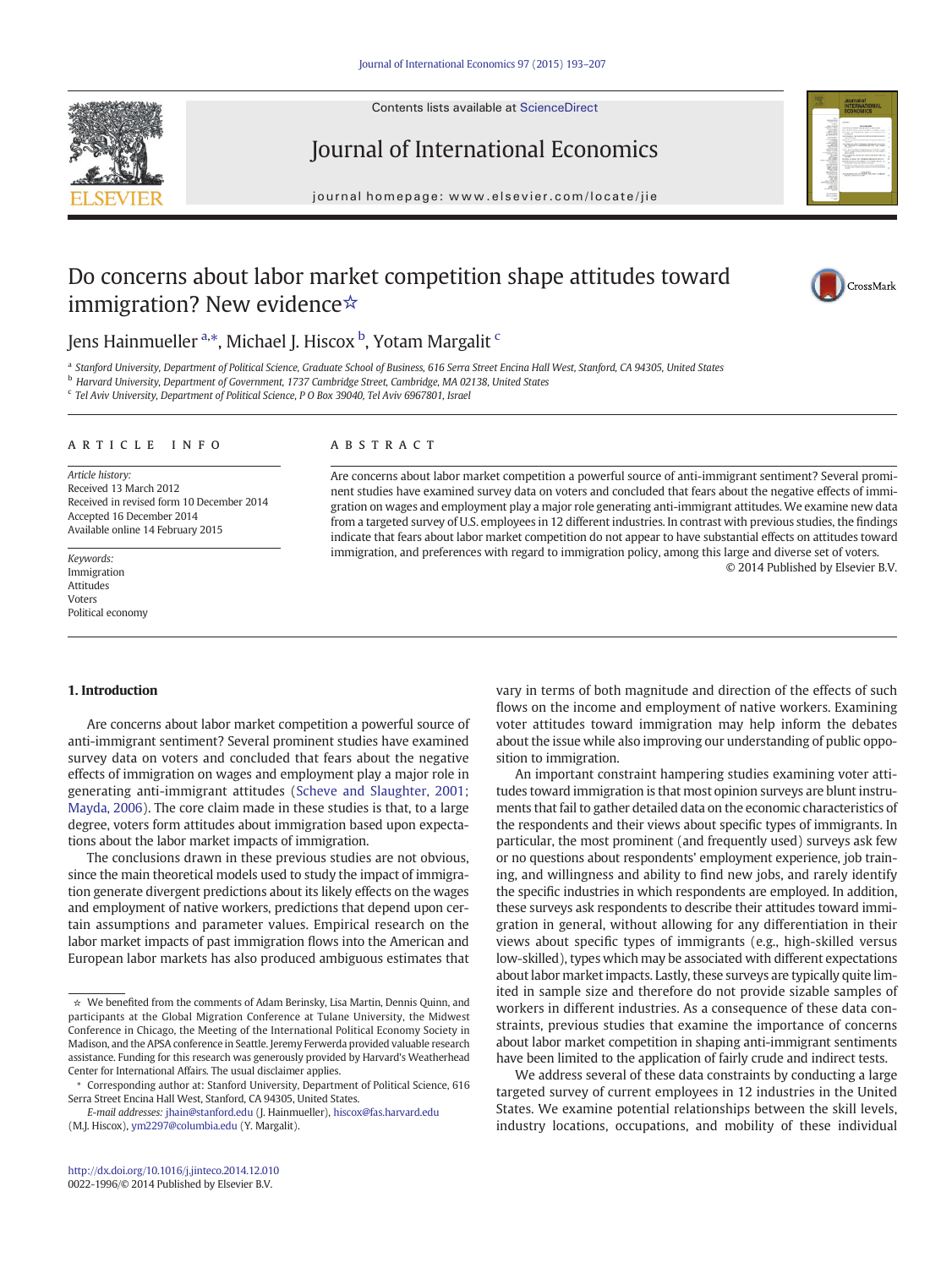employees and their attitudes toward different types of immigrants. In contrast with previous studies, our tests indicate that fears about labor market competition do not have substantial effects on voter attitudes toward immigration.

Specifically, we find no evidence that individuals are systematically more likely to oppose the immigration of workers that possess skills similar to their own. Rather, workers of all types express greater support for inflows of high-skilled rather than low-skilled immigrants. This preference is evident among respondents in almost all segments of the labor force that one compares, including both high and low skilled workers. While support for immigration does vary across industries, this variation is mostly explained by individual characteristics of respondents rather than by features of the industries such as their skill-intensity of production, the degree to which the industries rely upon immigrant labor in general, or upon high-skilled or low-skilled immigrants in particular.

We replicate all our main results based on stated attitudes toward immigration among survey respondents using a new, quasi-behavioral measure of the willingness of survey respondents to sign up to have an email message about their views on immigration policy sent on their behalf to their Member of Congress (which includes the respondent's name and city). The results from the analysis using this quasi-behavioral measure of attitudes confirm the main conclusions. Overall, the results indicate that fears about labor market competition do not appear to be powerful determinants of anti-immigrant sentiment.

Our results indicate that high-skilled immigrants are preferred over low-skilled immigrants by all types of native workers and support for both high-skilled and low-skilled immigration is strongly increasing in natives' skill levels (measured by educational attainment). These results seem broadly consistent with accounts that emphasize how noneconomic concerns among voters – e.g., those associated with ethnocentrism or sociotropic considerations about the effects of immigration on the country as a whole – shape the attitudes of voters toward immigration. We discuss these accounts in the concluding section, noting that our survey experiment was not designed to provide direct tests of these alternative arguments.

#### 2. Labor market competition and immigration

A large literature on attitudes toward immigration attributes antiimmigrant sentiments to a range of sources, including concerns about negative cultural, social, and economic effects among voters (for a review see [Hainmueller and Hopkins \(2014a\)](#page-14-0)). Several prominent studies have recently emphasized considerations involving material selfinterest, and in particular, people's concerns about immigrants threatening their earning capacities and employment opportunities ([Scheve](#page-14-0) [and Slaughter, 2001; Mayda, 2006](#page-14-0)). According to these accounts, individuals are substantially more opposed to immigration the more they perceive the incoming immigrants as harming their own earning prospects, and these material concerns play an important role in shaping general attitudes toward immigration policy. This claim, while ex ante plausible, raises the question of what underlies assessments of the labor market impacts of immigration.

#### 2.1. Theoretical models

Standard theoretical models of the labor market effects of immigration focus on the impact that immigration has on relative supplies of factors of production in the local economy. These models generally predict that immigration has negligible or ambiguous effects on the wages and employment of most native workers, although there is an ongoing debate ([Friedberg and Hunt, 1995; Gaston and Nelson, 2000\)](#page-14-0).

Closed-economy models predict the largest impacts of immigration for native workers. In these models immigrants simply price themselves into employment by lowering the wages of native workers with similar skills.<sup>1</sup> The simplest of these types of models are sometimes referred to as "factor-proportions" (FP) analysis. In addition to the closed-economy restriction, these models also assume that immigrants are perfect substitutes for native workers in each skill category defined by education and experience [\(Borjas, 1997, 1999, 2003, 2006a](#page-14-0)). This model renders the distributive effects of immigrants in the starkest possible terms: immigration generates negative wage effects for similarly skilled natives, while natives with different skills benefit due to complementarities.

If we relax the assumption of perfect substitutability between immigrants and native workers, however, the predictions become more ambiguous, even in this closed-economy approach. [Ottaviano and Peri](#page-14-0) [\(2012\)](#page-14-0) develop a closed-economy model with labor – differentiated by education, age, and place of birth – as an input in a nested aggregate production function. Given a high degree of substitutability between immigrants and natives, immigrants mostly depress the demand for natives in any specific education-age group and augment the demand for natives in other skill groups; at low levels of substitutability, however, immigrants in a specific education-age category have a negligible effect on the demand for similarly skilled natives while still increasing the demand for natives with dissimilar skills. If the elasticity of substitution between immigrants and native workers is higher within some particular skill groups than others, the negative effects of immigration on wages of natives should be larger in those groups than among others [\(Orrenius and Zavodny, 2007\)](#page-14-0).

In an open-economy Heckscher–Ohlin (HO) model, trade offsets the impact of immigration as the economy adjusts to any change in factor supplies by importing less of the goods that can now be produced locally at a lower cost (in line with the Rybczynski theorem). Wages will not change at all as long as the economy is not so large that a change in its output mix affects world prices — a result known as "factor price insensitivity" [\(Leamer and Levinsohn, 1995](#page-14-0)). This result holds for any number of factors  $(n)$  used in the production of any number of traded commodities (m), and allowing for production of any number of nontraded commodities (as long as  $n \leq m$ ). The fixity of the prices of traded goods pins down the prices of the factors and non-traded goods. The HO model's basic prediction is that immigration has negligible effects on wages of local workers  $3$ 

The HO model assumes that factors of production are mobile between local industries. The open-economy "specific factors" (SF) model assumes instead that some factors ( $n > m$ ) are employable only in specific industries ([Jones, 1971](#page-14-0)). If each good is produced using human capital (high-skilled labor) specific to it, along with low-skilled

 $^{\rm 1}$  The simplest models assume full employment and wage flexibility, so that the distributional effects are reflected in wages. Relaxing these assumptions allows that the effects of immigration can take the form of changes in local unemployment rates ([Razin and](#page-14-0) [Sadka, 1995; Angrist and Kugler, 2003](#page-14-0)). More complex models also allow for geographic differences within national labor markets so that the wage and employment effects of immigration may be concentrated in the short-term in "gateway communities" where immigrants tend to settle in large numbers and may be dissipated over time by internal migration of workers to other communities ([Card and DiNardo, 2000; Card, 2001; Borjas,](#page-14-0) [1999\)](#page-14-0).

<sup>&</sup>lt;sup>2</sup> [Orrenius and Zavodny \(2007\)](#page-14-0) hypothesize that the elasticity of substitution may be greater among unskilled workers than among skilled workers, as the need for native language proficiency, institutional knowledge, and professional licenses may make it difficult for employers to substitute immigrants for native workers in higher skill categories. [Peri](#page-14-0) [and Sparber \(2009\)](#page-14-0) argue just the opposite: that is, since immigrants with low levels of education tend to have less native language proficiency and institutional knowledge, they tend to specialize more in manual-intensive tasks than do natives; college-educated immigrants, on the other hand, are more likely to be proficient in the native language and thus similar to native workers. Evidence provided by [Ottaviano and Peri \(2012\)](#page-14-0) suggests that the latter view is more accurate (see discussion below).

<sup>&</sup>lt;sup>3</sup> There are two possible (seemingly exceptional) sets of conditions under which the HO model anticipates concerns among natives about labor market competition due to immigration. If the local economy is exceptionally large relative to the rest of the world, a change in its output mix brought about by inflows of immigrants could alter world prices of traded goods and thereby reduce the real wages of some native workers. Alternatively, factor price insensitivity could also be upset if we allow that the country specializes in producing a limited set of traded goods, and if immigration is large enough to induce a change in the set of goods produced locally, eliminating entire industries.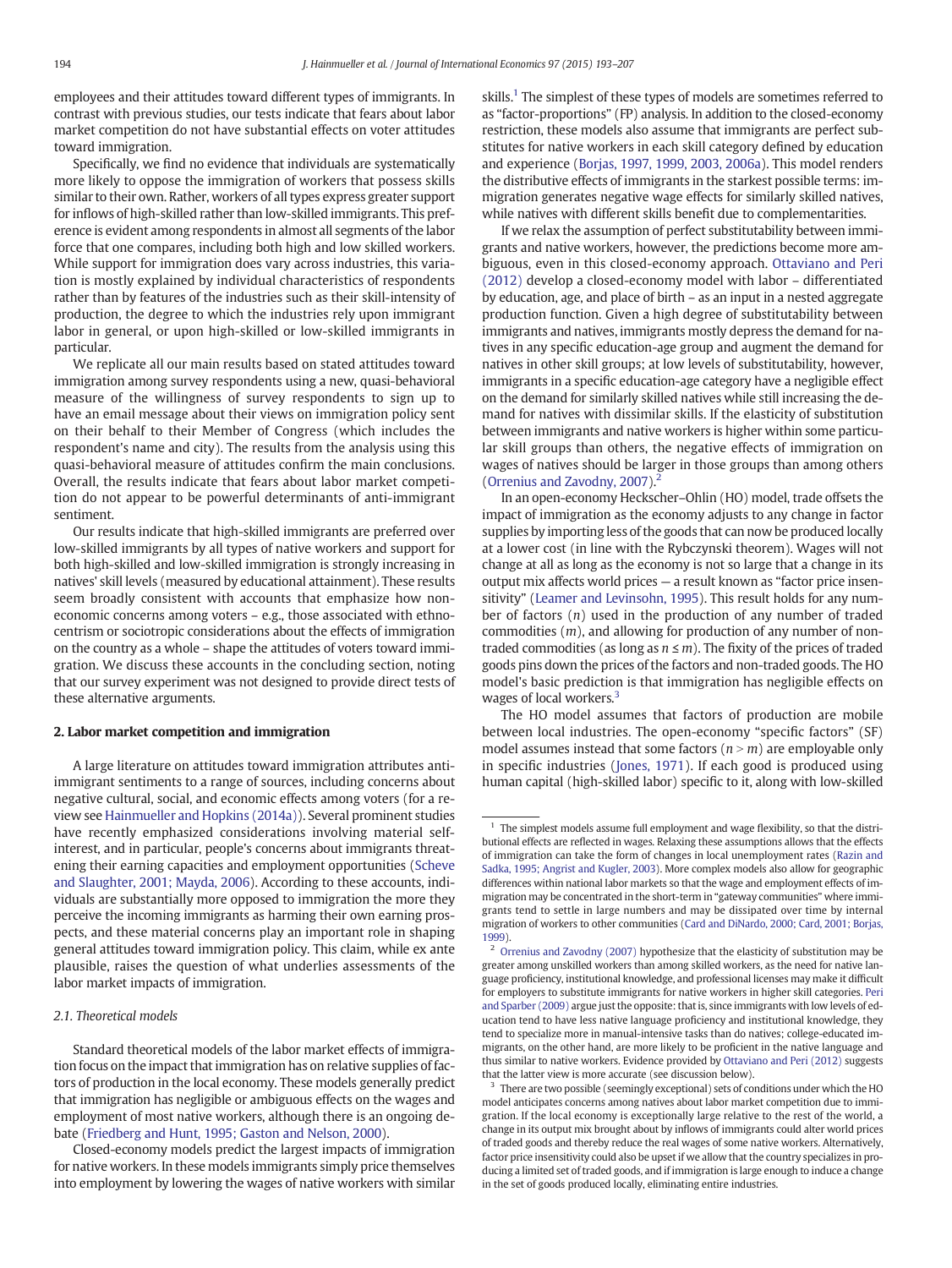labor that is mobile between industries, and if all goods are traded so that prices are fixed in world markets, then immigration has effects on real wages for natives. Inflows of low-skilled labor will lower real wages for low-skilled natives while raising real wages for high-skilled natives of all types—and these latter wage gains are increasing in the low-skilled labor intensity of the high-skilled native's industry. Meanwhile, inflows of any type of high-skilled labor will raise real wages of low-skilled natives while reducing real wages of all high-skilled natives—again, the latter wage losses are increasing in the low-skilled labor intensity of the industry of the high-skilled native.<sup>4</sup>

The SF model predicts that real wages of high (low)-skilled local workers will rise with inflows of low (high)-skilled immigrants. Local workers should fear competition effects from immigrants with similar skill levels, but they can anticipate positive effects when immigrants have different skill levels. This basic result approximates the simple prediction in the one-commodity, closed-economy FP model, which may now be regarded as a special case. In the multiple-commodity, openeconomy SF model, the anticipated real wage effects vary in magnitude in a systematic fashion among the high-skilled depending upon factorintensities in their industries. In particular, high-skilled natives should be more (less) concerned about inflows of high-skilled immigrants if they are in industries that use low-skilled labor more (less) intensively. Unlike the general insensitivity result in the HO model, however, these distributional effects in the SF model are compromised once we allow for non-traded goods and the predicted wage effects become ambiguous without further restrictions.<sup>5</sup>

Overall, the prevailing models allow for a range of different predictions about the effects of immigration on the wages and employment of native workers. It is also important to note that virtually all of the models of immigration described above are "partial" equilibrium models in that they treat capital endowments as fixed. If we consider immigration as a component in the growth of the labor supply in a dynamic model of the economy, the impact on wages over the long term will depend on the rate of capital accumulation [\(Bhagwati,](#page-14-0) [2002](#page-14-0)). Investors can respond to any changes in the marginal productivity of capital caused by immigration flows. [Ottaviano and Peri \(2012\)](#page-14-0) allow that capital stocks adjust to immigration to maintain a constant real return in their closed-economy model and show that this adjustment mitigates negative impacts of immigration on wages.<sup>6</sup>

#### 2.2. Research on labor market impacts and voter attitudes

Empirical research on the labor market impacts of immigration flows into European and American labor markets has generated a variety of contrasting findings.<sup>7</sup> Some studies report evidence of substantial adverse wage and employment effects for local workers as a consequence of immigration ([Borjas et al., 1996; Borjas, 1997, 1999, 2003,](#page-14-0) [2006b\)](#page-14-0), but many other studies conclude that the impacts of immigration are fleetingly small ([Card, 1990, 2001, 2005, 2007; Lewis, 2005](#page-14-0)), and some studies even report overall positive long-term effects for local workers [Ottaviano and Peri \(2012\).](#page-14-0)

Meanwhile, several studies using public opinion data have reported finding strong evidence that concerns about labor market competition are a major determinant of attitudes toward immigration among voters.

[Card \(2005\);](#page-14-0) [Borjas \(1999\);](#page-14-0) and [Longhi et al. \(2005\)](#page-14-0).

Most prominently, perhaps, [Scheve and Slaughter \(2001\)](#page-14-0) drew upon data from the National Election Studies (NES) surveys of U.S. voters in the 1990s and highlighted the positive correlation between the skill levels of respondents (as measured by education levels) and their support for immigration. Scheve and Slaughter interpreted this correlation as evidence that low skilled (less educated) local workers feared being forced to compete for jobs with low skilled immigrants, in line with predictions from a simple FP model. More recently [Mayda \(2006\)](#page-14-0) examined cross-national survey data from the 1995 National Identity Module of the International Social Survey Programme (ISSP), as well as data collected between 1995 and 1997 by the World Value Survey (WVS). Mayda contends that the correlation between individual skill and support for immigration is related to the skill composition of the immigrants relative to the natives in the destination country; support for immigration among skilled workers is highest in those countries where natives are more skilled relative to immigrants and thus stand to benefit more in material terms from immigration compared to skilled workers elsewhere. Again, the empirical relationship between the proxies of individual skill (measured by education or by categories of occupational skills) and support for immigration is seen as consistent with predictions from a simple FP model and interpreted as confirmation that natives' concerns about labor market competition play "a key and robust role in preference formation over immigration policy" ([Mayda, 2006, p. 526](#page-14-0)).

These studies are novel attempts to use survey data to link theoretical claims about the labor market impact of immigration to people's views about immigration policy. Yet these studies are constrained in important ways by the data available from existing opinion surveys, which tend to be quite blunt instruments. The surveys used in these studies gather only limited data on the economic characteristics of the respondents and their views about immigrants, making it difficult to reliably estimate the effects of concerns about labor market competition. For example, neither the ISSP nor the WVS surveys (used by Mayda) asked detailed questions about respondents' employment experience, job training, willingness to move for a new job, or any direct questions that would identify the industries in which respondents were employed. The NES surveys (used by Scheve and Slaughter) elicit more detailed personal economic information than the other surveys, using an open-ended question about the "type of business" in which employed respondents are working to identity their industry location using 3-digit Census of Industry Codes, but did not gather information on job training or willingness to pursue a different job.<sup>8</sup>

Even more constraining, these surveys only ask respondents to describe their attitudes toward immigration in general without allowing for any differentiation in their views about different types of immigrants (e.g., high-skilled versus low-skilled).<sup>9</sup> This poses a major constraint on the ability to empirically test the main theoretical models, because the key prediction from the simplest version of the SF model (and the special-case factor proportions analysis) is that native workers should oppose inflows of immigrants with similar skills to their own but support inflows of immigrants with different skills. The interpretations made in previous studies using the existing survey data thus rest on a questionable assumption that all survey respondents have low skilled immigrants in mind when answering questions about immigration in

<sup>4</sup> See [Jones \(1971, 2002\)](#page-14-0) for an extended discussion of the effects of factor intensities in mediating the effects of exogenous changes in factor endowments (and commodity prices) in the SF model.

<sup>&</sup>lt;sup>5</sup> If immigration can lead to a reduction in the price of non-traded goods (i.e., if it raises the output of such goods more rapidly than it raises aggregate demand for them), it is unclear whether native workers with skills similar to those of immigrants will be worse off in real terms (the outcome will depend in part on their consumption tastes).

Also note that the standard models assume competitive markets. In alternative types of models that allow for economies of scale in production in the industries employing immigrants, a wide variety of outcomes become possible: immigration can generate higher real wages for native workers with similar skills, for instance ([Brezis and Krugman, 1996](#page-14-0)).  $7$  For general reviews see, for example, [Friedberg and Hunt \(1995\)](#page-14-0); [Bhagwati \(2002\)](#page-14-0);

 $8$  See Blonigen (2011) for a detailed explanation of the relevant survey items available in the NES data.

<sup>9</sup> [Scheve and Slaughter \(2001\)](#page-14-0) used responses to the NES immigration question: "Do you think the number of immigrants from foreign countries who are permitted to come to the United States to live should be increased a little, increased a lot, decreased a little, decreased a lot, or left the same as it is now?" [Mayda \(2006\)](#page-14-0) examined answers to the ISSP question: "Do you think the number of immigrants to (respondents country) nowadays should be: (a) reduced a lot, (b) reduced a little, (c) remain the same as it is, (d) increased a little, or (e) increased a lot." The WVS asked the following question: "How about people from other countries coming here to work. Which one of the following do you think the government should do (a) Let anyone come who wants to (b) Let people come as long as there are jobs available (c) Place strict limits on the number of foreigners who can come here (d) Prohibit people coming here from other countries? (e) Don't know<sup>"</sup>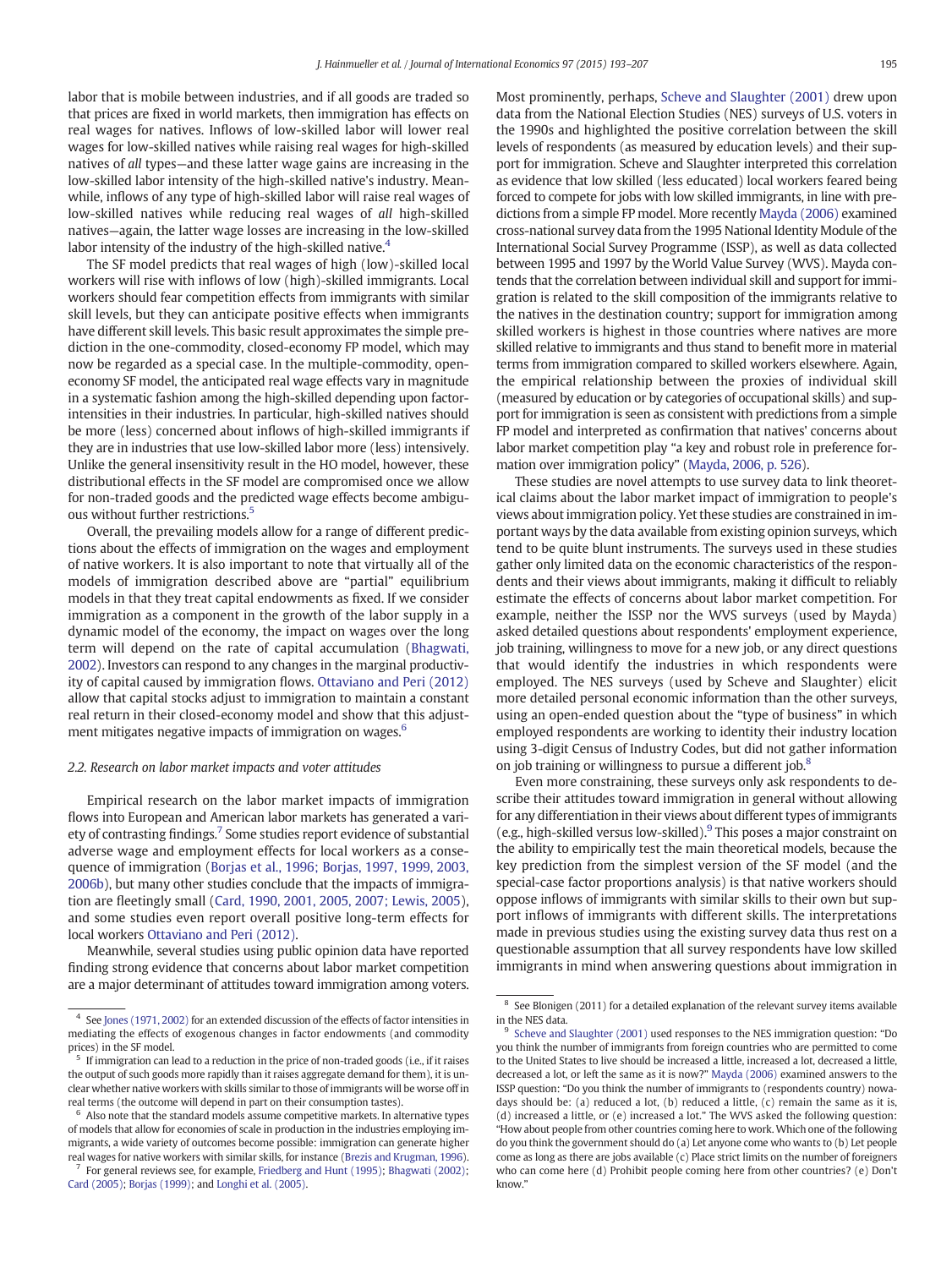general. Yet even permitting this assumption, the data does not allow one to examine whether local workers possess different views about low-skilled and high-skilled immigrants that are consistent with the anticipated labor-market effects and individuals' calculations of their material self interest.<sup>10</sup> Finally, existing surveys have limited samples that are typically only designed to be representative at the country level, but they do not provide sizable samples of workers in different industries. Due to these constraints, previous studies that examine the importance of concerns about labor market competition in shaping anti-immigrant sentiments among voters have relied on very imprecise measures and indirect tests.

#### 3. Data

To address several of the empirical limitations described above, we administered a large-scale survey that measured attitudes toward different types of immigrants among a sample of U.S. workers in selected industries.

The survey design followed a customized two-stage sampling approach in which we first selected a set of 12 key industries, five in the manufacturing sector and the rest in services. Selection of industries was based on a number of criteria reflecting variability in their exposure to the impacts of globalization and size. We plotted all major industries along several relevant dimensions: dependence on immigrant labor, value-added per worker, offshoring activity, trade balance, and total employment. Based on these plots we identified the set of 12 industries that provided suitably broad variation along the dimensions of interest. The manufacturing industries selected for the survey include: food manufacturing, chemical manufacturing, computer and electronic product manufacturing, transportation equipment manufacturing, and fabricated metal product manufacturing. The selected service industries include: construction, telecommunications, educational services, ambulatory health care services, nursing and residential care, financial services, and internet and data processing services.

[Fig. 1](#page-4-0) compares the 12 selected industries with the industries that we did not select with respect to their reliance on foreign-born workers.<sup>11</sup> The figure indicates that our selected industries are quite representative of the universe of industries with respect to dependence on immigrant labor. Our selection spans the range of industries from those with a relatively small share of immigrant workers, such as educational services and fabricated metal production (7% and 8%, respectively), to those with much larger shares, including the computer electronics and food manufacturing industries (21% and 27%, respectively).

[Fig. 2](#page-4-0) compares selected and non-selected industries according to value added per worker (a basic indicator of capital and skill intensity) and their score on Blinder's offshorability index.<sup>12</sup> The size of the bubbles indicates the size of the industry as measured by total employment. As the figure indicates, our selection of industries for the survey includes a representative sample of the universe of industries. With respect to skill intensity, our selected industries cover the range from highly skill-intensive industries (e.g., chemical manufacturing and financial services), industries characterized by mid-range skill intensity (e.g., transportation equipment and computer electronics manufacturing), as well as industries with low levels of value added per worker (e.g., construction and nursing). Similarly, our selected industries cover the range of industries along the offshorability scale, from those with the most offshorable occupations (internet and data processing services) to the least offshorable (nursing and education).<sup>13</sup>

In the second sampling stage we recruited a sizeable sample of currently employed respondents from each of the target industries. The sample sizes we obtained were roughly proportional to the size of each industry. The survey was fielded with online survey firm YouGov/Polimetrix between September 2010 and February 2011. [Table 1](#page-5-0) provides the descriptive statistics.<sup>14</sup>

The survey includes a variety of questions that measure workers' preferences over immigration policy. For the main part of the analysis we focus on a survey experiment that measures the preferences of workers with respect to potential immigrants that differ on two key dimensions: they are described as being either highly skilled or low skilled and as being either familiar or not familiar with American values and traditions. Respondents were thus asked about their support for one of four possible types of potential immigrants.15 This differentiation allows for a nuanced examination of the role of concerns about labor market competition in the broad – cultural as well as economic – context in which the immigration issue is typically debated. The question we use to gauge people's attitudes on the different types of immigration reads as follows:

Immigrants to the U.S. differ in terms of their professional skill levels as well as their degree of familiarity with American values and tradition. Consider the group of [highly-skilled/low skilled] immigrants that are [well familiar/not familiar] with American values and traditions. Do you think the U.S. should allow more or less of these immigrants to come and live here?

The answer categories included a five point scale that ranged from "Allow a lot more of these immigrants" to "Allow a lot less of these immigrants." Both the skill frame (i.e., highly-skilled vs. low skilled) and the values frame (i.e., well familiar vs. not familiar with U.S. values and tradition) were randomly assigned in their order across respondents, with each respondent being asked about all four categories of immigrants in random order.

We code a binary indicator PRO IMMIGRATION that takes the value 1 for respondents that support allowing a lot or somewhat more immigrants, and 0 otherwise. In addition to the test using the variable described above, we also replicated the subsequent analyses using a variety of other immigration questions and answer codings; the results are similar to the ones presented below.<sup>16</sup>

In order to differentiate between the randomized skill levels of the immigrants in question, we code a binary variable for the question frame labeled HIGHSK IMMIGRANTS which takes the value 1 if the immigrants are described as "highly skilled" and 0 if the immigrants are

<sup>&</sup>lt;sup>10</sup> Exceptions are studies such as [Sniderman et al. \(2004\);](#page-14-0) [Hainmueller and Hiscox](#page-14-0) [\(2010\)](#page-14-0), and [Hainmueller and Hopkins \(2014b\)](#page-14-0) that ask respondents specifically and separately about their attitudes toward high-skilled and low-skilled immigrants. These studies find that, contrary to previous claims that local workers are most concerned about immigrants who have similar skill levels to their own, both low skilled and highly skilled workers strongly prefer highly skilled immigrants over low skilled immigrants.

<sup>&</sup>lt;sup>11</sup> Industries are classified at the 3 digit NAICS level.

 $^{12}\,$  The "offshorability index" is a subjective ranking that was constructed by Alan Blinder to measure the potential offshorability of occupations. The index measures the offshorability of a job on a 100 point scale, where 100 equals most offshorable (see [Blinder](#page-14-0) [\(2009\)](#page-14-0)). We summarize the offshorability of each industry based on a weighted average of the offshorability scores of the five most important occupations in each industry (weighted by their relative shares on total industry employment).

 $13$  Note that the omitted industries which are more extreme on these dimensions are very small in terms of their overall employment, such as the oil and gas extraction industry. We did not include those industries because of the inherent difficulty in sampling them properly.

<sup>&</sup>lt;sup>14</sup> To address potential non-response bias, here and in all other analysis the results are weighted by post-stratification weights which ensure that the industry samples in our survey match the population level characteristics in each industry as measured by the 2009 March Supplement of the Current Population survey. The weighting adjustment includes brackets for the age, race, and education distributions of the workers employed in each industry.

<sup>&</sup>lt;sup>15</sup> The four types are: (i) highly skilled immigrants that are well familiar with U.S. customs and traditions; (ii) highly skilled immigrants that are not familiar with U.S. customs and traditions; (iii) low skilled immigrants that are well familiar with U.S. customs and traditions; and (iv) low skilled immigrants that are not familiar with U.S. customs and traditions.

 $^{16}\,$  In particular, the results are substantively similar if we use ordered probit regressions on the 5 point answer scale or alternative questions such as "Overall, do you think the number of immigrants allowed into the United States should be increased, decreased, or kept at the current level?", with responses again ranging on a five-point scale.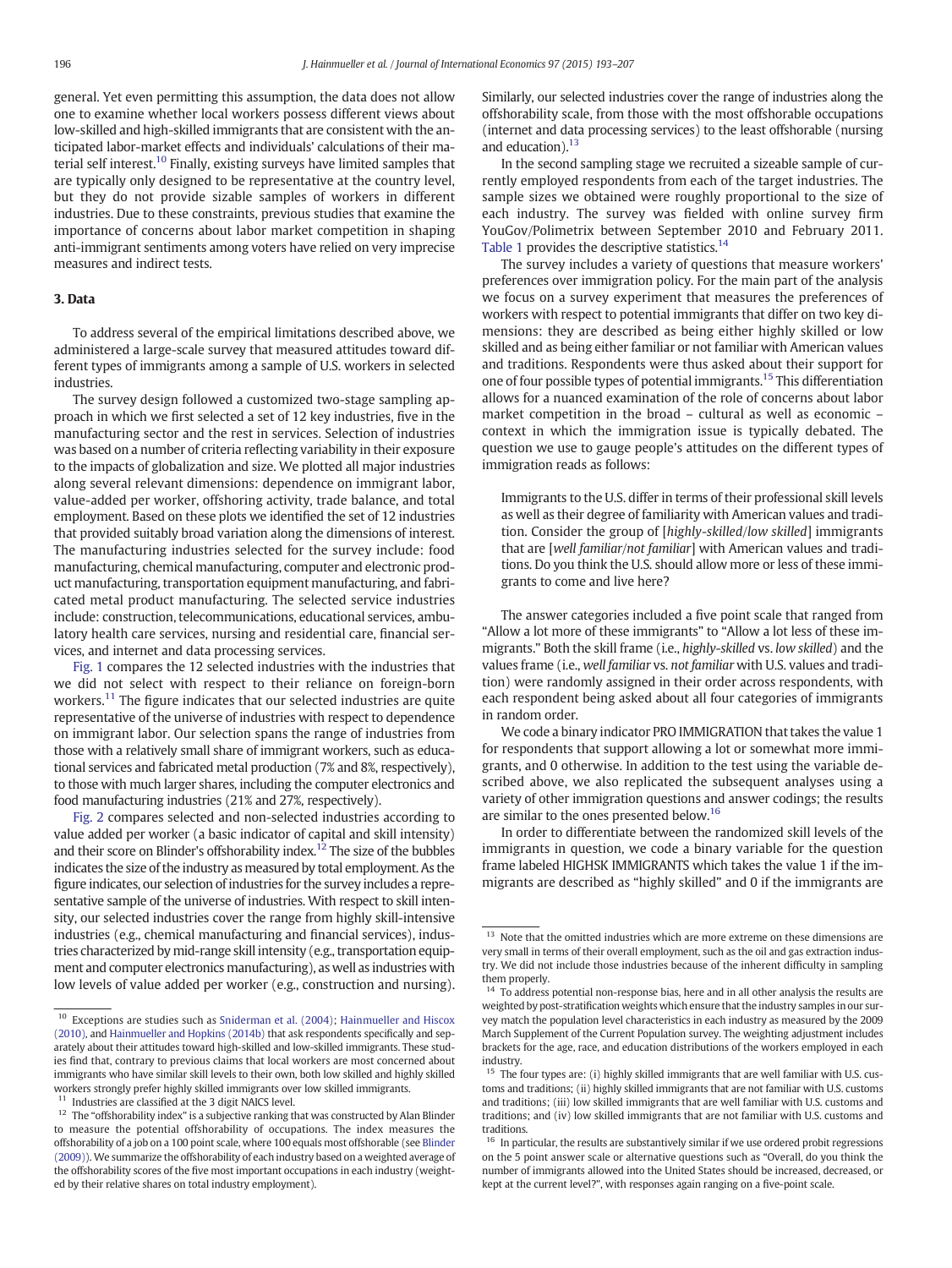<span id="page-4-0"></span>

Fig. 1. Selection of target industries based on exposure to immigration. Note: Share of Foreign Born Workers is measured in 2008. Source: March Supplement of the Current Population Survey.

described as "low skilled." In addition, we code a similar binary variable for the cultural frame called FAMILIAR IMMIGRANTS which is coded as 1 if the immigrants are described as "well familiar" and 0 if described as "not familiar" with American values and traditions.

To test how the skill levels of natives affect attitudes toward highly skilled and low skilled immigration, we follow previous research and employ the highest educational attainment as our measure of the respondent skill level. This measure, which we label EDUCATION, is



Fig. 2. Selection of industries based on offshore index and log value added per worker (size of the bubbles corresponds to total employment in each industry). Source: Offshore index is computed based on a weighted average of Blinder's 2009 offshorability scores for the five most important occupations in each industry (weighted by their relative shares on total industry employment) as measured by the Bureau of Labor Statistics Occupational Employment Statistic. Data on value added per worker and total industry employment is from the Current Industry Analysis Division, Bureau of Economic Analysis and measured in 2006.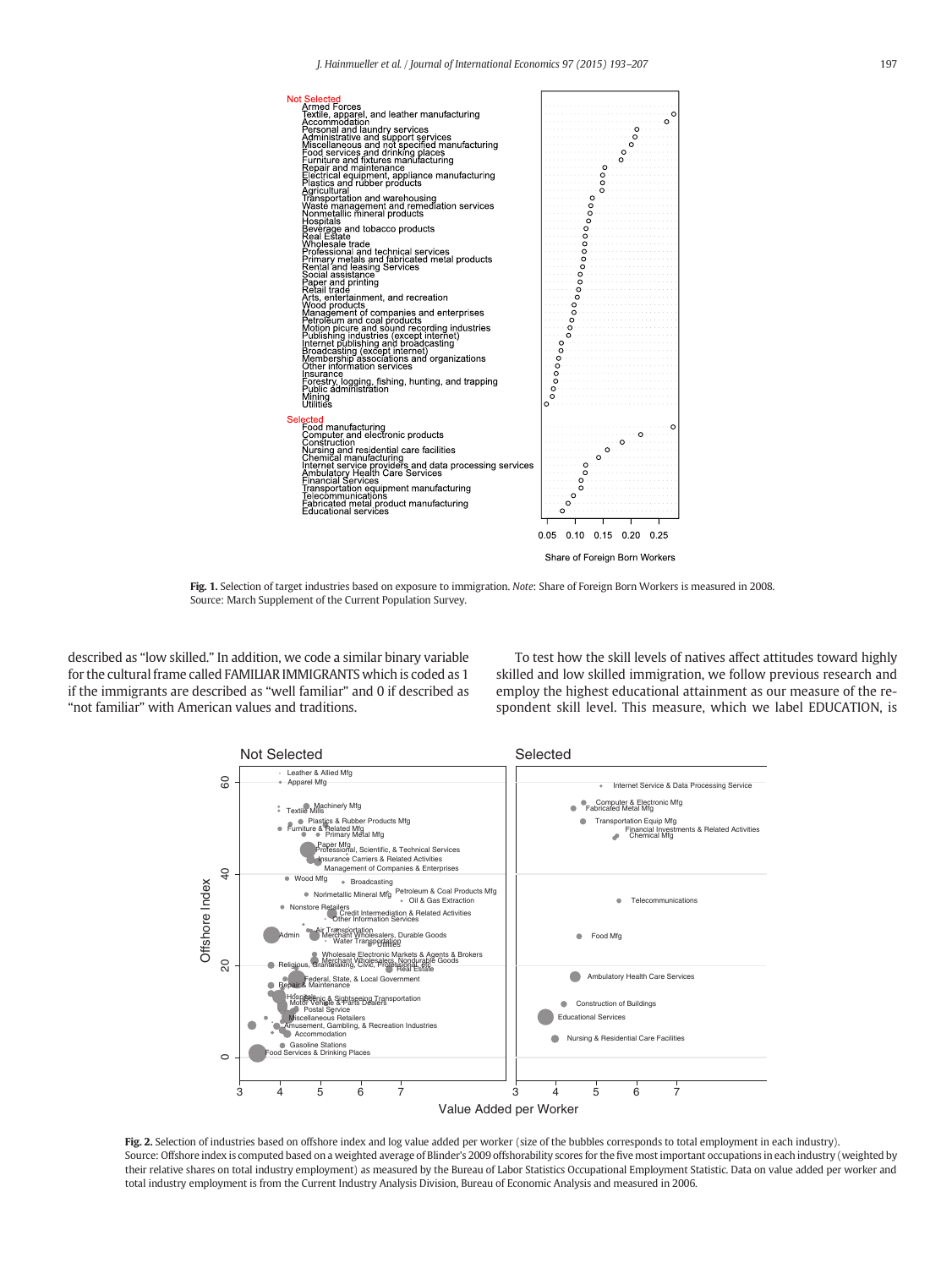#### <span id="page-5-0"></span>Table 1 Descriptive statistics for selected industries.

Sources: Current Population Survey 2009 and Bureau of Economic Analysis 2008.

| Industry:                    | Sample size<br>$($ # $)$ | Total employed<br>(1000s) | Total output<br>(B\$) | Output per worker<br>$($ \$) | Trade balance<br>(B\$) | Share foreign<br>born | Share BA<br>degree | Median income<br>$($ \$ |
|------------------------------|--------------------------|---------------------------|-----------------------|------------------------------|------------------------|-----------------------|--------------------|-------------------------|
| Manufacturing                |                          |                           |                       |                              |                        |                       |                    |                         |
| Food products                | 218                      | 1485                      | 434                   | 292,093                      | 8435                   | 32%                   | 15%                | 51.000                  |
| Chemical                     | 225                      | 850                       | 464                   | 546,482                      | $-3144$                | 16%                   | 45%                | 88,945                  |
| Transportation equipment     | 270                      | 1607                      | 583                   | 362.878                      | $-14,411$              | 12%                   | 34%                | 76.005                  |
| Computer electronics         | 349                      | 1248                      | 515                   | 412,519                      | $-106.023$             | 27%                   | 51%                | 96,004                  |
| Fabricated metal products    | 352                      | 1528                      | 251                   | 163,973                      | $-9947$                | 13%                   | 15%                | 61,570                  |
| <b>Services</b>              |                          |                           |                       |                              |                        |                       |                    |                         |
| Data processing and internet | 320                      | 395                       | 142                   | 359.059                      | $\mathbf{0}$           | 12%                   | 49%                | 82.557                  |
| Telecommunications           | 375                      | 1022                      | 480                   | 470.191                      | 2                      | 12%                   | 39%                | 83,000                  |
| Financial                    | 375                      | 858                       | 436                   | 507.517                      | 41                     | 14%                   | 75%                | 110.067                 |
| Nursing and residential care | 382                      | 3008                      | 131                   | 43,584                       | $\bf{0}$               | 16%                   | 18%                | 46,590                  |
| Construction                 | 393                      | 7215                      | 861                   | 119.281                      | $\Omega$               | 23%                   | 14%                | 55,197                  |
| Ambulatory health care       | 446                      | 5661                      | 636                   | 112,263                      | $\mathbf{0}$           | 14%                   | 39%                | 73,067                  |
| Education                    | 607                      | 3037                      | 156                   | 51,309                       | 13                     | 9%                    | 64%                | 79,235                  |

Note: Samples restricted to native workers that are currently employed. Industry characteristic are measured for 2009, except total employment and total output which are measured for 2008.

coded as follow:  $1 =$  High school degree or less;  $2 =$  Some college;  $3 =$  Bachelor degree or similar; and  $4 =$  graduate degree (MA, JD, PhD).

#### 4. Results

4.1. Natives' skill levels and attitudes toward highly skilled and low skilled immigration

Recall that the main prediction from the (restricted) SF model and the simpler FP analysis is that, if labor market concerns are an influential source of attitudes, workers should oppose immigrants with similar skills to their own but support immigrants with different skills. We begin the analysis by testing this prediction that low- (high-) skilled natives are more concerned about the inflow of low- (high-) skilled migrants than they are about the entry of high-(low-) skilled migrants. We estimate a probit regression with the following specification for the latent support for immigration:

| PRO IMMIGRATION $^{\star}_{i} = \alpha + \delta$ EDUCATION,             |  |
|-------------------------------------------------------------------------|--|
| $+\gamma$ (EDUCATION; $\times$ HIGHSK IMMIGRANTS;)                      |  |
| $+\theta$ HIGHSK IMMIGRANTS <sub>i</sub> + $X_i\beta + \varepsilon_i$ . |  |

The key interest is in the  $\gamma$  parameter on the interaction term that measures how the difference in the support for highly skilled and low skilled immigration varies across the skill level of natives.  $X_i$  is a vector of control variables with coefficient vector  $β$ , and  $ε$  is the error term.

The key prediction from the (restricted) SF model and the simpler FP analysis is that an increase in native workers' skills should have a positive effect on attitudes toward low skilled immigration, and a negative effect on attitudes toward highly skilled immigration. In terms of the model, we would expect that  $\gamma$  would be negative and large enough in magnitude to offset the excepted positive effect of natives' skill on attitudes toward low skilled immigration. In other words, we would expect that native workers with low levels of education would exhibit a clear preference for highly skilled over low skill immigration, but we would expect to observe the opposite preference-ordering among highly skilled native workers.

To increase comparability with previous research, we also enter a set of common control variables in X, including measures of respondents' age (classified into 9 age groups), gender, household income (5 levels of income quintiles) and indicator variables for census region (Midwest, South, West, Northeast), union membership, race (White, Black, Hispanic, Other), and marital status (Married, Divorced, Single, Other). We also include among the controls the FAMILIAR IMMIGRANTS variable which denotes whether the migrants in question were described in the survey item as well familiar or not with American tradition and values. Together these form our basic set of covariates. For robustness tests we later also add additional covariates to the basic set. Note, however, that given the random assignment of HIGHSK IMMIGRANTS, the precise choice of covariates is expected to have little effect on the main results. Throughout all the analyses we cluster the standard errors by the respondent.

The regression results are presented in [Table 2](#page-6-0). The first column refers to the benchmark model with the set of basic covariates. In stark contrast to the prediction from the (restricted) SF model and the simplified FP model, we find that higher levels of education mean greater support for both highly skilled and low skilled immigration. Instead of the expected negative sign, we find that the interaction term between the skill of the natives and the immigrants is positive and highly significant in statistical terms (t-value  $>$  3.1). This indicates that the positive education effect is even stronger with respect to highly skilled immigrants as compared to low skilled immigrants. In other words, it is the most skilled natives that attach the largest premium to highly skilled over low skilled immigration.

Since the magnitude of probit coefficients are difficult to interpret, [Fig. 3](#page-7-0) graphically presents the predicted level of support for increased immigration as a function of natives' skill level, based on Model 1 in [Table 2.](#page-6-0) For each educational level we report separately the predicted level of support for an increase in highly skilled immigration (black squares) and low skilled immigration (gray dots), while fixing the other covariates at the values of the median worker in the sample. The vertical lines denote the 95% confidence intervals. [Fig. 3](#page-7-0) highlights several notable patterns. First, in line with previous studies, we find that anti-immigrant sentiments run high among U.S. workers. On average, only about 21% of workers are in favor of increasing immigration beyond its current level. Among native workers with only high school education, support for expanded immigration of low skilled workers drops as low as 10%, while rising to a maximum of 53% in the case of natives with post-graduate education.

A second pattern that the graph reveals is the one noted above, namely a strong positive relationship between the skill level of the natives and the corresponding level of support for immigration. The differences across the skill groups are statistically significant and sizable in terms of economic significance: mean support for increased immigration is 10% [8%, 13%] among natives with less than high school education and rising up to 35% [32%, 39%] among natives with graduate education. Third, the graph shows that native workers at all levels of skill are more supportive of high skilled immigration than of low skilled immigration (on average, only 15% [14%, 17%] of native workers are in favor of increasing low skilled immigration while 27% [25%, 28%] are in favor of increasing highly skilled immigration). This pattern is clearly at odds with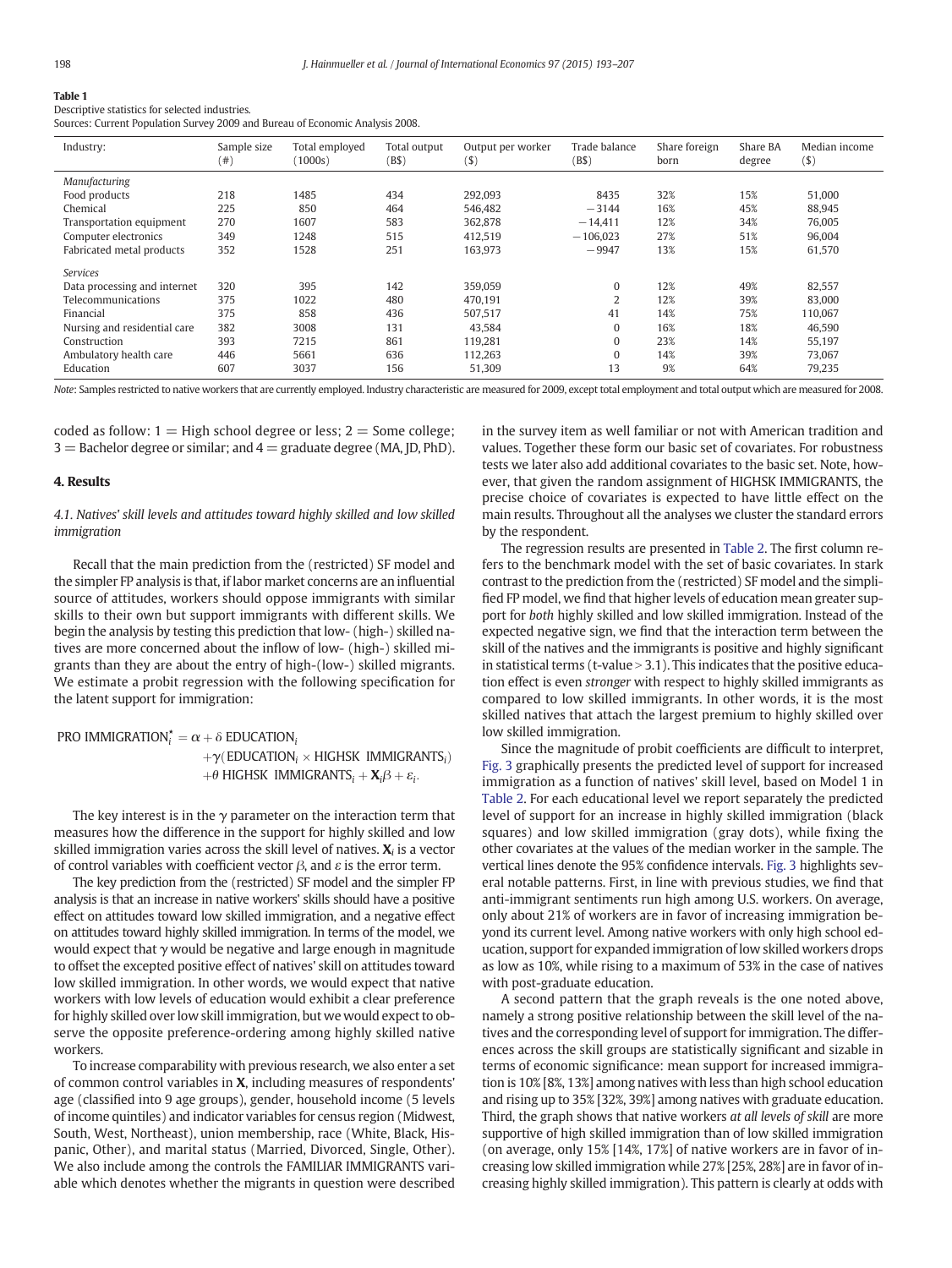#### <span id="page-6-0"></span>Table 2

Education and attitudes toward highly skilled and low skilled immigration.

| In favor of immigration (PRO IMMIGRATION)<br>Outcome:<br>0.283<br>0.227<br><b>EDUCATION</b><br>0.281<br>0.236<br>0.228<br>(0.031)<br>(0.036)<br>(0.035)<br>(0.035)<br>(0.035)<br>0.237<br>0.237<br>0.185<br>0.193<br><b>HIGHSK IMMIGRANTS</b><br>0.191<br>(0.072)<br>(0.072)<br>(0.067)<br>(0.067)<br>(0.067)<br>0.098<br>0.078<br>0.078<br>0.098<br>0.097<br>EDUCATION $\times$ HIGHSK IMMIGRANTS<br>(0.025)<br>(0.024)<br>(0.025)<br>(0.024)<br>(0.024)<br>$-0.104$<br>$-0.104$<br>$-0.081$<br>$-0.115$<br><b>Region Midwest</b><br>(0.077)<br>(0.077)<br>(0.075)<br>(0.075) |
|--------------------------------------------------------------------------------------------------------------------------------------------------------------------------------------------------------------------------------------------------------------------------------------------------------------------------------------------------------------------------------------------------------------------------------------------------------------------------------------------------------------------------------------------------------------------------------|
|                                                                                                                                                                                                                                                                                                                                                                                                                                                                                                                                                                                |
|                                                                                                                                                                                                                                                                                                                                                                                                                                                                                                                                                                                |
|                                                                                                                                                                                                                                                                                                                                                                                                                                                                                                                                                                                |
|                                                                                                                                                                                                                                                                                                                                                                                                                                                                                                                                                                                |
|                                                                                                                                                                                                                                                                                                                                                                                                                                                                                                                                                                                |
|                                                                                                                                                                                                                                                                                                                                                                                                                                                                                                                                                                                |
|                                                                                                                                                                                                                                                                                                                                                                                                                                                                                                                                                                                |
|                                                                                                                                                                                                                                                                                                                                                                                                                                                                                                                                                                                |
|                                                                                                                                                                                                                                                                                                                                                                                                                                                                                                                                                                                |
| $-0.199$<br>Region South<br>$-0.187$<br>$-0.187$<br>$-0.178$                                                                                                                                                                                                                                                                                                                                                                                                                                                                                                                   |
| (0.074)<br>(0.073)<br>(0.070)<br>(0.070)                                                                                                                                                                                                                                                                                                                                                                                                                                                                                                                                       |
| <b>Region West</b><br>$-0.054$<br>$-0.054$<br>$-0.073$<br>$-0.087$                                                                                                                                                                                                                                                                                                                                                                                                                                                                                                             |
| (0.074)<br>(0.074)<br>(0.070)<br>(0.070)                                                                                                                                                                                                                                                                                                                                                                                                                                                                                                                                       |
| Union member<br>$-0.119$<br>$-0.119$<br>$-0.086$<br>$-0.095$<br>$-0.095$                                                                                                                                                                                                                                                                                                                                                                                                                                                                                                       |
| (0.080)<br>(0.076)<br>(0.076)<br>(0.076)<br>(0.080)                                                                                                                                                                                                                                                                                                                                                                                                                                                                                                                            |
| Female<br>$-0.189$<br>$-0.179$<br>$-0.180$<br>$-0.187$<br>$-0.189$                                                                                                                                                                                                                                                                                                                                                                                                                                                                                                             |
| (0.054)<br>(0.054)<br>(0.052)<br>(0.052)<br>(0.051)                                                                                                                                                                                                                                                                                                                                                                                                                                                                                                                            |
| $-0.022$<br>$-0.022$<br>0.009<br>0.018<br>0.013<br>Married                                                                                                                                                                                                                                                                                                                                                                                                                                                                                                                     |
| (0.091)<br>(0.091)<br>(0.089)<br>(0.089)<br>(0.088)                                                                                                                                                                                                                                                                                                                                                                                                                                                                                                                            |
| Divorced<br>$-0.004$<br>0.023<br>$-0.004$<br>0.020<br>0.016                                                                                                                                                                                                                                                                                                                                                                                                                                                                                                                    |
| (0.122)<br>(0.121)<br>(0.119)<br>(0.117)<br>(0.116)                                                                                                                                                                                                                                                                                                                                                                                                                                                                                                                            |
| 0.006<br>0.006<br>0.051<br>0.011<br>0.005<br>Single                                                                                                                                                                                                                                                                                                                                                                                                                                                                                                                            |
| (0.107)<br>(0.107)<br>(0.103)<br>(0.102)<br>(0.102)                                                                                                                                                                                                                                                                                                                                                                                                                                                                                                                            |
| White<br>0.047<br>0.047<br>0.113<br>0.102<br>0.104                                                                                                                                                                                                                                                                                                                                                                                                                                                                                                                             |
| (0.095)<br>(0.095)<br>(0.087)<br>(0.086)<br>(0.086)                                                                                                                                                                                                                                                                                                                                                                                                                                                                                                                            |
| $-0.057$<br>$-0.057$<br>0.014<br>0.011<br>0.009<br><b>Black</b>                                                                                                                                                                                                                                                                                                                                                                                                                                                                                                                |
| (0.147)<br>(0.147)<br>(0.137)<br>(0.136)<br>(0.134)                                                                                                                                                                                                                                                                                                                                                                                                                                                                                                                            |
| Hispanic<br>0.192<br>0.192<br>0.239<br>0.232<br>0.240                                                                                                                                                                                                                                                                                                                                                                                                                                                                                                                          |
| (0.162)<br>(0.162)<br>(0.136)<br>(0.134)<br>(0.134)                                                                                                                                                                                                                                                                                                                                                                                                                                                                                                                            |
| Household income<br>0.011<br>0.011<br>0.017<br>$-0.008$<br>$-0.006$                                                                                                                                                                                                                                                                                                                                                                                                                                                                                                            |
| (0.022)<br>(0.022)<br>(0.021)<br>(0.022)<br>(0.022)                                                                                                                                                                                                                                                                                                                                                                                                                                                                                                                            |
| $-0.038$<br>$-0.038$<br>$-0.041$<br>$-0.037$<br>$-0.036$<br>Age                                                                                                                                                                                                                                                                                                                                                                                                                                                                                                                |
| (0.009)<br>(0.009)<br>(0.009)<br>(0.008)<br>(0.008)                                                                                                                                                                                                                                                                                                                                                                                                                                                                                                                            |
| 0.425<br>0.417<br>0.393<br>0.398<br>0.406<br><b>FAMILIAR IMMIGRANTS</b>                                                                                                                                                                                                                                                                                                                                                                                                                                                                                                        |
| (0.021)<br>(0.064)<br>(0.063)<br>(0.064)<br>(0.064)                                                                                                                                                                                                                                                                                                                                                                                                                                                                                                                            |
| 0.003<br>0.013<br>EDUCATION × FAMILIAR IMMIGRANTS<br>0.013<br>0.012                                                                                                                                                                                                                                                                                                                                                                                                                                                                                                            |
| (0.022)<br>(0.021)<br>(0.022)<br>(0.022)                                                                                                                                                                                                                                                                                                                                                                                                                                                                                                                                       |
| 0.505<br>0.493<br>0.490<br>Foreign born                                                                                                                                                                                                                                                                                                                                                                                                                                                                                                                                        |
| (0.105)<br>(0.104)<br>(0.104)                                                                                                                                                                                                                                                                                                                                                                                                                                                                                                                                                  |
| Subjective household income<br>0.139<br>0.145                                                                                                                                                                                                                                                                                                                                                                                                                                                                                                                                  |
| (0.029)<br>(0.029)                                                                                                                                                                                                                                                                                                                                                                                                                                                                                                                                                             |
| $-0.079$<br>$-0.093$<br>Home ownership                                                                                                                                                                                                                                                                                                                                                                                                                                                                                                                                         |
| (0.065)<br>(0.065)                                                                                                                                                                                                                                                                                                                                                                                                                                                                                                                                                             |
| $-1.463$<br>$-1.739$<br>$-1.463$<br>$-1.458$<br>$-2.308$<br>Constant                                                                                                                                                                                                                                                                                                                                                                                                                                                                                                           |
| (0.176)<br>(0.181)<br>(0.174)<br>(0.185)<br>(0.373)                                                                                                                                                                                                                                                                                                                                                                                                                                                                                                                            |
| State fixed effects<br>✓                                                                                                                                                                                                                                                                                                                                                                                                                                                                                                                                                       |
| Respondents<br>4071<br>4071<br>4312<br>4304<br>4304                                                                                                                                                                                                                                                                                                                                                                                                                                                                                                                            |
| Observations<br>16,284<br>16,284<br>17,216<br>17,216<br>17,248                                                                                                                                                                                                                                                                                                                                                                                                                                                                                                                 |

Note: Probit coefficients show with robust standard errors (clustered by respondent) in parenthesis. The dependent variable, PRO IMMIGRATION, is coded 1 if in favor of increasing immigration and zero otherwise. HIGHLY SKILLED IMMIGRANTS is coded 1 for "highly skilled" and 0 for "low skilled" immigrants. FAMILIAR IMMIGRANTS is coded 1 for immigrants that are "well familiar" and zero for immigrants that are "not familiar" with American values and traditions. See text for details.

the basic prediction derived from the FP and the restricted SF model, which suggests that highly skilled natives should oppose inflows of highly skilled immigrants but be less concerned about the inflow of low-skilled immigrants.

Finally, as evidenced by the positive coefficient on the interaction term, the analysis reveals that the "premium" that natives attach to the skill level of the immigrants (i.e., the gap in support for high versus low skilled immigration) is consistently increasing as a function of the natives' own level of skill. This is the case in both relative and absolute terms. Among workers with less than high school education, 9% are in favor of low skilled immigration while 16% are in favor of highly skilled immigration. Among workers with graduate education, 32% are in favor of low skilled immigration while 53% are in favor of highly skilled immigration.

The results pertaining to the control variables are in line with findings in most previous studies. In particular, we find that female workers are on average less supportive of increasing immigration than male workers. The same holds true when we compare older to younger workers, where the former exhibit greater opposition to immigration. Finally, we find that native workers are much more (less) favorable of immigrants described as well (not) familiar with American values and traditions.

To explore the robustness of the main finding of a positive association between education and support for both low and high skilled immigration, we conduct a set of robustness checks presented in Models 2–5 in Table 2. One possible concern might be that the effect we observe of natives' skill on their immigration attitudes varies as a function of whether the question respondents received referred to immigrants who are well familiar or not familiar with American values and traditions. To address this possibility, in Model 2 we allow the effect of education to vary across these cultural conditions. We find that the interaction term (EDUCATION  $\times$  FAMILIAR IMMIGRANTS) is insignificant statistically and substantively very close to zero, indicating that the effect of natives' skills on attitudes does not differ across different types of immigrants. Notably, the coefficient on the interaction term between natives' education and the immigrants' skill level remains virtually unaffected.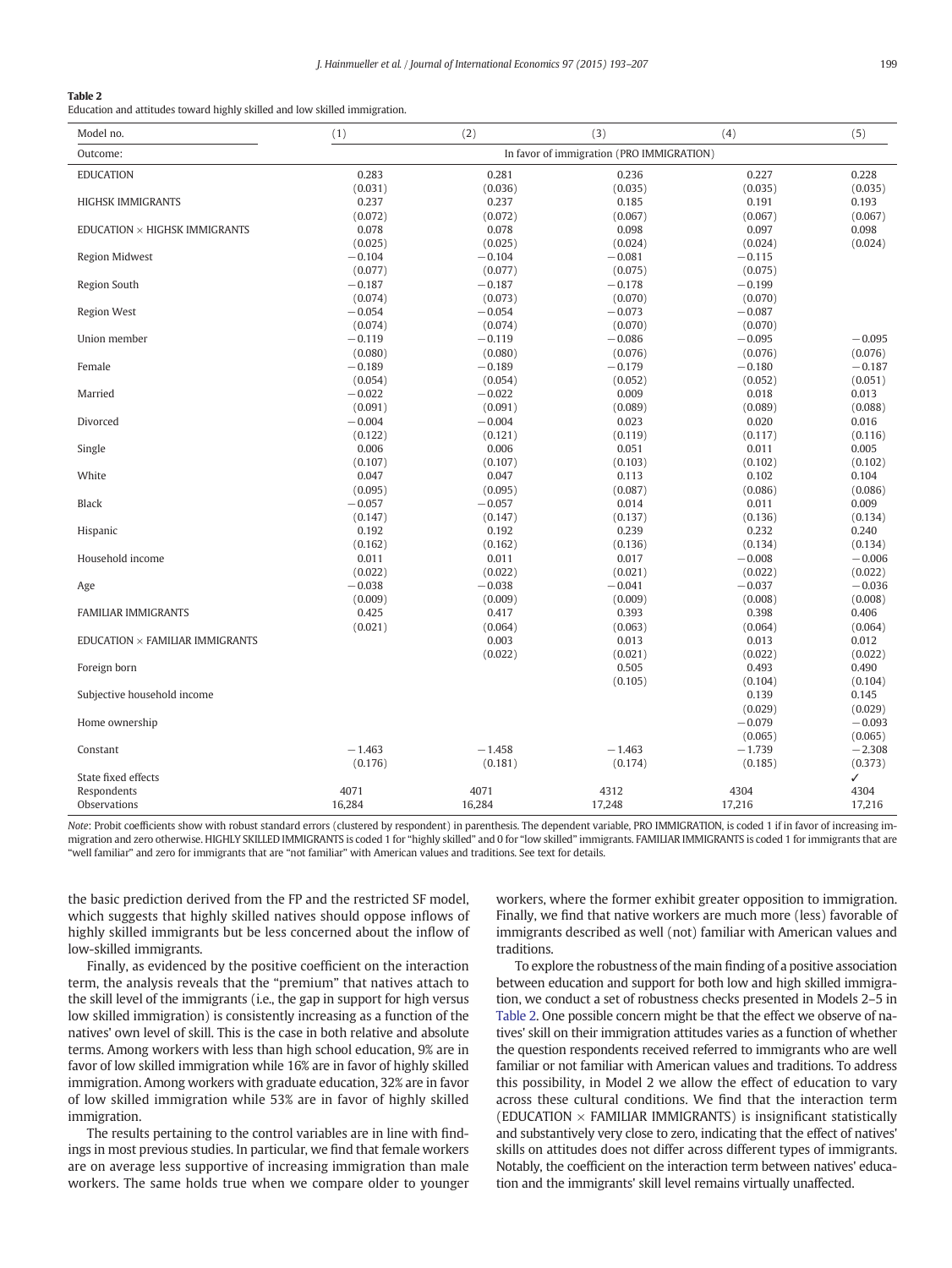<span id="page-7-0"></span>

Fig. 3. Natives' educational attainment and support for high and low skilled immigration. Note: Results the show predicted probability of supporting an increase of highly skilled and low skill immigration at different levels of natives' educational attainment (based on the regression reported in Model 1 in [Table 2](#page-6-0); all variables but education are held at the medians).

A second concern might be that our analysis so far excludes foreign born workers, which today make up a sizable portion of the workforce. Model 3 addresses this issue by including the foreign born workers in the sample as well as adding an indicator variable denoting whether a respondent is foreign born. Again, the main results pertaining to the education effects remain unchanged.

Some have argued that attitudes toward immigration reflect citizens' concerns about the potential fiscal burden imposed by immigration [\(Hanson et al. \(2007\)](#page-14-0); [Facchini and Mayda \(2009\),](#page-14-0) but see [Hainmueller and Hiscox \(2010\)](#page-14-0) and [Tingley \(2013\)\)](#page-14-0). According to this argument, the welfare-state channel operates through individual income rather than skill (or education), the variable through which the labor-market channel is presumed to operate. While the welfarestate channel is not the focus of this study, it is important to check that accounting for this alternative channel in the analysis does not significantly alter the results we obtained regarding the weak effect of labor market concerns. For one, it should be noted that the baseline model already controls for household income. However, since income is likely measured with some degree of noise, as well as the fact that education and income are somewhat correlated, not properly accounting for respondents' income might bias the results regarding the effect of education. To further address this concern, we add two additional measures of income to the specification. The first is a subjective measure that asks respondents how well they are coping with their current household income, the second is a binary measure denoting whether the respondents are homeowners. Again, as Model 4 shows, including these additional measures of income does not alter the main results regarding the effects of education on attitudes toward highly skilled and low skilled immigration.

Another variable through which the welfare channel might operate is the respondent's state of residence, because of the differences in the welfare generosity and income taxes across U.S. states ([Hanson et al.,](#page-14-0) [2007\)](#page-14-0). While our previous tests controlled for census region to alleviate this concern, the last specification presented in Model 5 includes state fixed effects to control for unobserved state characteristics. Again, the education results remain virtually unaffected. In Appendix Table A.1 we have also replicated the models separately for the groups of states that are coded as having a high or low fiscal exposure to immigrants based on the fiscal exposure measures used in [Hanson et al. \(2007\)](#page-14-0) and [Hainmueller and Hiscox \(2010\).](#page-14-0) The results are robust across high and low fiscal exposure states. If anything, the positive interaction term between natives' and immigrants' skills is slightly larger in low exposure states. This pattern is inconsistent with the welfare state channel, which implies that highly skilled immigrants that bring in tax revenue would be more valuable to highly skilled natives that reside in states with a high degree of fiscal exposure to immigrants (as compared to high skilled natives residing in states with low exposure).

Overall, the various robustness checks strongly corroborate the basic findings: across all models, higher native skills means greater support for both highly skilled and low skilled immigration, and the premium for highly skilled immigration is significantly larger among the most highly skilled natives. These results are difficult to square with the key predictions of the (restricted) SF model and the simpler FP model.

#### 4.2. Test for industry specific effects

By imposing the constraint that the anticipated skill effects are constant across industries, we are not allowing for a complete test of the SF model. Recall that in the multiple-commodity, open-economy SF model (in contrast to the simple FP analysis), the anticipated effects of immigration may vary in magnitude among high-skilled natives depending upon factor-intensities in their industries. The model anticipates that high-skilled natives will be more (less) concerned about inflows of high-skilled immigrants if they are in industries that use low-skilled labor more (less) intensively. In essence, if workers have skills that are specific to particular industries, their policy preferences may vary significantly as a function of how immigration affects the demand for labor within their industry. To test this proposition, we use value added per worker as a basic indicator of the capital and skill intensity of an industry. This measure, which we label SKILL INTENSITY, ranges from highly skill-intensive industries (chemical manufacturing, financial services, or telecommunications) to those with low levels of value added per worker (construction, nursing, or educational services). Using this measure, we return to the benchmark model but this time allow the effect of EDUCATION to vary as a function of the skill intensity of the industry. We separately examine attitudes toward highly skilled and low skilled immigration and in each case fit a probit regression for the latent support:

PRO IMMIGRATION $_i^\star = \alpha + \delta$  EDUCATION

$$
+\gamma \Big( \text{EDUCATION}_{i} \times \text{SKILL INTENSTITY}_{ij} \Big) + \theta \text{SKILL INTENSTITY}_{ij} + \mathbf{X}_{i} \beta + \varepsilon_{i}
$$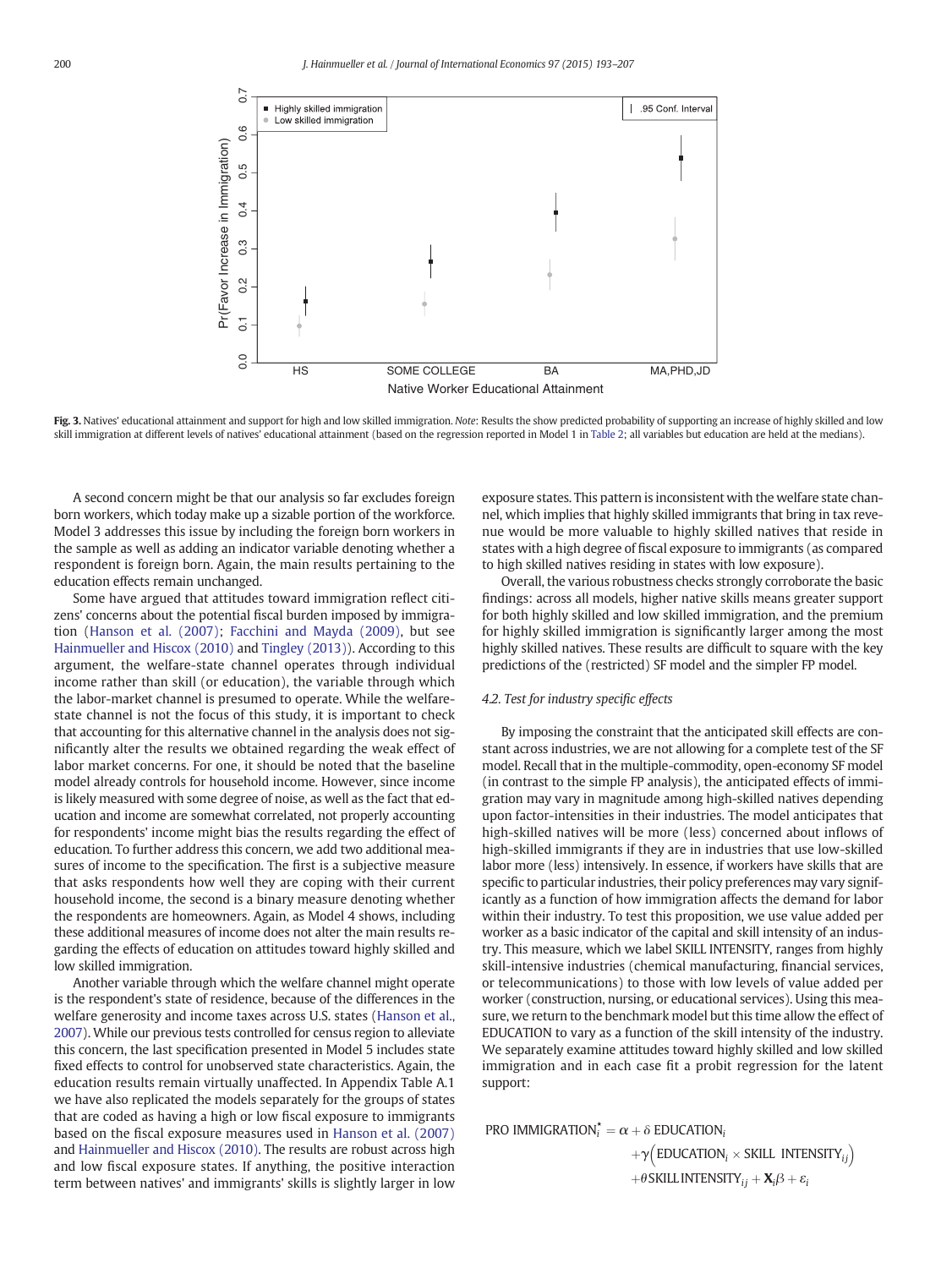<span id="page-8-0"></span>where  $\gamma$  captures how the education effect varies as a function of the industry's level of skill intensity. The key predictions from the multiple-commodity, open-economy SF model are as follows: For attitudes toward low skilled immigration, we expect the education effect to be positive and to decrease in magnitude with higher skill intensity in the industry, such that  $\gamma$  is expected to be negative. For attitudes toward highly skilled immigration, we expect the education effect to be negative and to decrease in magnitude with higher skill intensity in the industry, such that  $\gamma$  is expected to be positive.

The results for this estimation are reported in Table 3. Models 1 and 2 refer to the estimates of the benchmark model with the basic set of control variables for attitudes toward highly skilled and low skilled immigration respectively. The results are inconsistent with the predictions from the multiple-commodity, open-economy SF model. We find that the effect of increasing natives' skill level is positive with respect to supporting both highly skilled and low skilled immigration and the education effect does not depend on the skill intensity of the industry; the  $\gamma$  coefficient on the interaction term

#### Table 3

Education and attitudes toward highly skilled and low skilled immigration by industry skill intensity.

| Model no.                                     | (1)                                       | (2)                 | (3)                 | (4)                 | (5)                 | (6)                 | (7)                 | (8)                 | (9)                         | (10)                |
|-----------------------------------------------|-------------------------------------------|---------------------|---------------------|---------------------|---------------------|---------------------|---------------------|---------------------|-----------------------------|---------------------|
| Outcome:                                      | In favor of immigration (PRO IMMIGRATION) |                     |                     |                     |                     |                     |                     |                     |                             |                     |
| Skill level of immigrants: Low                |                                           | High                | Low                 | High                | Low                 | High                | Low                 | High                | Low                         | High                |
| <b>EDUCATION</b>                              | 0.323                                     | 0.389               | 0.326               | 0.382               | 0.286               | 0.360               | 0.280               | 0.352               | 0.283                       | 0.361               |
| EDUCATION $\times$ SKILL                      | (0.053)<br>$-0.178$                       | (0.046)<br>$-0.093$ | (0.056)<br>$-0.178$ | (0.049)<br>$-0.092$ | (0.054)<br>$-0.184$ | (0.048)<br>$-0.110$ | (0.053)<br>$-0.193$ | (0.048)<br>$-0.120$ | (0.053)<br>$-0.217$         | (0.047)<br>$-0.153$ |
| <b>INTENSITY</b>                              | (0.170)                                   | (0.150)             | (0.170)             | (0.150)             | (0.162)             | (0.144)             | (0.161)             | (0.145)             | (0.162)                     | (0.144)             |
| <b>SKILL INTENSITY</b>                        | 0.672                                     | 0.511               | 0.672               | 0.509               | 0.780               | 0.579               | 0.779               | 0.585               | 0.813                       | 0.678               |
|                                               | (0.494)                                   | (0.435)             | (0.494)             | (0.434)             | (0.468)             | (0.418)             | (0.467)             | (0.421)             | (0.468)                     | (0.420)             |
| <b>Region Midwest</b>                         | $-0.091$                                  | $-0.111$            | $-0.091$            | $-0.111$            | $-0.073$            | $-0.085$            | $-0.108$            | $-0.117$            |                             |                     |
|                                               | (0.091)                                   | (0.081)             | (0.091)             | (0.081)             | (0.088)             | (0.078)             | (0.088)             | (0.079)             |                             |                     |
| Region South                                  | $-0.147$                                  | $-0.218$            | $-0.147$            | $-0.218$            | $-0.150$            | $-0.199$            | $-0.174$            | $-0.217$            |                             |                     |
|                                               | (0.087)                                   | (0.077)             | (0.087)             | (0.077)             | (0.082)             | (0.073)             | (0.082)             | (0.074)             |                             |                     |
| <b>Region West</b>                            | $-0.013$                                  | $-0.076$            | $-0.013$            | $-0.076$            | $-0.043$            | $-0.084$            | $-0.053$            | $-0.102$            |                             |                     |
| Union member                                  | (0.087)                                   | (0.078)             | (0.087)<br>$-0.084$ | (0.078)             | (0.083)             | (0.075)             | (0.083)<br>$-0.028$ | (0.075)             |                             | $-0.143$            |
|                                               | $-0.084$<br>(0.099)                       | $-0.131$<br>(0.082) | (0.099)             | $-0.131$<br>(0.082) | $-0.013$<br>(0.092) | $-0.123$<br>(0.078) | (0.092)             | $-0.133$<br>(0.079) | $-0.038$<br>(0.091)         | (0.080)             |
| Female                                        | $-0.074$                                  | $-0.251$            | $-0.074$            | $-0.251$            | $-0.059$            | $-0.239$            | $-0.059$            | $-0.244$            | $-0.063$                    | $-0.247$            |
|                                               | (0.067)                                   | (0.058)             | (0.067)             | (0.058)             | (0.063)             | (0.056)             | (0.063)             | (0.056)             | (0.062)                     | (0.056)             |
| Married                                       | $-0.036$                                  | $-0.010$            | $-0.036$            | $-0.010$            | $-0.018$            | 0.030               | $-0.023$            | 0.051               | $-0.030$                    | 0.054               |
|                                               | (0.107)                                   | (0.101)             | (0.107)             | (0.101)             | (0.103)             | (0.098)             | (0.104)             | (0.096)             | (0.104)                     | (0.094)             |
| Divorced                                      | $-0.075$                                  | 0.042               | $-0.075$            | 0.042               | $-0.043$            | 0.066               | $-0.050$            | 0.064               | $-0.069$                    | 0.070               |
|                                               | (0.146)                                   | (0.130)             | (0.146)             | (0.130)             | (0.140)             | (0.127)             | (0.139)             | (0.125)             | (0.137)                     | (0.125)             |
| Single                                        | $-0.011$                                  | 0.010               | $-0.011$            | 0.010               | 0.017               | 0.069               | $-0.020$            | 0.028               | $-0.033$                    | 0.021               |
|                                               | (0.125)                                   | (0.117)             | (0.125)             | (0.117)             | (0.120)             | (0.113)             | (0.120)             | (0.111)             | (0.120)                     | (0.109)             |
| White                                         | 0.028                                     | 0.062               | 0.028               | 0.062               | 0.141               | 0.091               | 0.135               | 0.077               | 0.144                       | 0.084               |
|                                               | (0.109)                                   | (0.096)             | (0.109)             | (0.096)             | (0.103)             | (0.088)             | (0.102)             | (0.088)             | (0.102)                     | (0.090)             |
| <b>Black</b>                                  | $-0.037$                                  | $-0.066$            | $-0.037$            | $-0.066$            | 0.109               | $-0.056$            | 0.113               | $-0.065$            | 0.114                       | $-0.060$            |
| Hispanic                                      | (0.172)<br>0.256                          | (0.151)<br>0.148    | (0.172)<br>0.256    | (0.150)<br>0.148    | (0.160)<br>0.372    | (0.140)<br>0.144    | (0.159)<br>0.370    | (0.141)<br>0.132    | (0.157)<br>0.358            | (0.140)<br>0.156    |
|                                               | (0.183)                                   | (0.168)             | (0.183)             | (0.168)             | (0.152)             | (0.141)             | (0.150)             | (0.141)             | (0.151)                     | (0.142)             |
| Household income                              | 0.009                                     | 0.004               | 0.009               | 0.004               | 0.015               | 0.007               | $-0.014$            | $-0.014$            | $-0.012$                    | $-0.012$            |
|                                               | (0.026)                                   | (0.022)             | (0.026)             | (0.022)             | (0.025)             | (0.021)             | (0.026)             | (0.023)             | (0.027)                     | (0.023)             |
| Age                                           | $-0.047$                                  | $-0.030$            | $-0.047$            | $-0.030$            | $-0.050$            | $-0.032$            | $-0.048$            | $-0.027$            | $-0.048$                    | $-0.026$            |
|                                               | (0.010)                                   | (0.009)             | (0.010)             | (0.009)             | (0.010)             | (0.009)             | (0.010)             | (0.009)             | (0.010)                     | (0.009)             |
| <b>FAMILIAR IMMIGRANTS</b>                    | 0.328                                     | 0.506               | 0.339               | 0.475               | 0.324               | 0.450               | 0.331               | 0.453               | 0.333                       | 0.463               |
|                                               | (0.026)                                   | (0.025)             | (0.080)             | (0.076)             | (0.076)             | (0.076)             | (0.077)             | (0.076)             | (0.077)                     | (0.077)             |
| EDUCATION $\times$ FAMILIAR                   |                                           |                     | $-0.004$            | 0.012               | 0.002               | 0.024               | 0.001               | 0.024               | 0.002                       | 0.023               |
| <b>IMMIGRANTS</b>                             |                                           |                     | (0.027)             | (0.026)             | (0.026)             | (0.026)             | (0.026)             | (0.026)             | (0.026)                     | (0.026)             |
| Foreign born                                  |                                           |                     |                     |                     | 0.482<br>(0.120)    | 0.522<br>(0.107)    | 0.474<br>(0.119)    | 0.509<br>(0.106)    | 0.465<br>(0.119)            | 0.516<br>(0.106)    |
| Subjective household                          |                                           |                     |                     |                     |                     |                     | 0.135               | 0.139               | 0.145                       | 0.145               |
| income                                        |                                           |                     |                     |                     |                     |                     | (0.034)             | (0.030)             | (0.034)                     | (0.029)             |
| Home ownership                                |                                           |                     |                     |                     |                     |                     | $-0.007$            | $-0.145$            | $-0.011$                    | $-0.152$            |
|                                               |                                           |                     |                     |                     |                     |                     | (0.076)             | (0.067)             | (0.076)                     | (0.066)             |
| Constant                                      | $-1.688$                                  | $-1.351$            | $-1.695$            | $-1.333$            | $-1.783$            | $-1.376$            | $-2.083$            | $-1.610$            | $-2.374$                    | $-1.830$            |
|                                               | (0.235)                                   | (0.219)             | (0.238)             | (0.223)             | (0.229)             | (0.216)             | (0.235)             | (0.224)             | (0.290)                     | (0.253)             |
| State fixed effects                           |                                           |                     |                     |                     |                     |                     |                     |                     | ✓                           | ✓                   |
| Respondents                                   | 4071                                      | 4071                | 4071                | 4071                | 4312                | 4312                | 4304                | 4304                | 4304                        | 4304                |
| Observations                                  | 8142                                      | 8142                | 8142                | 8142                | 8624                | 8624                | 8608                | 8608                | 8608                        | 8608                |
| Effect of EDUCATION at:<br>25th %ile of SKILL | 0.17                                      | 0.29                | 0.17                | 0.29                | 0.14                | 0.27                | 0.14                | 0.26                | 0.11                        | 0.25                |
| <b>INTENSITY</b>                              |                                           |                     |                     |                     |                     |                     |                     |                     |                             |                     |
| 95% Confidence Interval<br>75th %ile of SKILL | [0.12 0.22]<br>0.14                       | [0.23 0.34]<br>0.27 | [0.12 0.22]<br>0.14 | [0.23 0.34]<br>0.27 | [0.09 0.19]<br>0.12 | [0.22 0.32]<br>0.25 | [0.09 0.19]<br>0.12 | [0.21 0.32]<br>0.24 | [0.06 0.16]<br>0.09         | [0.20 0.31]<br>0.23 |
| <b>INTENSITY</b><br>95% Confidence Interval   | [0.09 0.20]                               | [0.22 0.33]         | [0.09 0.20]         | [0.21 0.33]         | [0.07 0.17]         | [0.20 0.30]         | [0.07 0.17]         | [0.19 0.3]          | $[0.03 0.14]$ $[0.17 0.29]$ |                     |

Note: Probit coefficients show with robust standard errors (clustered by respondent) in parenthesis. The dependent variable, PRO IMMIGRATION, is coded 1 if in favor of increasing immigration and zero otherwise. HIGHLY SKILLED IMMIGRANTS is coded 1 for "highly skilled" and 0 for "low skilled" immigrants. FAMILIAR IMMIGRANTS is coded 1 for immigrants that are "well familiar" and zero for immigrants that are "not familiar" with American values and traditions. Lower panel shows the simulated effect of EDUCATION (level 2 to level 4) at the 25th and 75th percentile of industry SKILL INTENSITY. See text for details.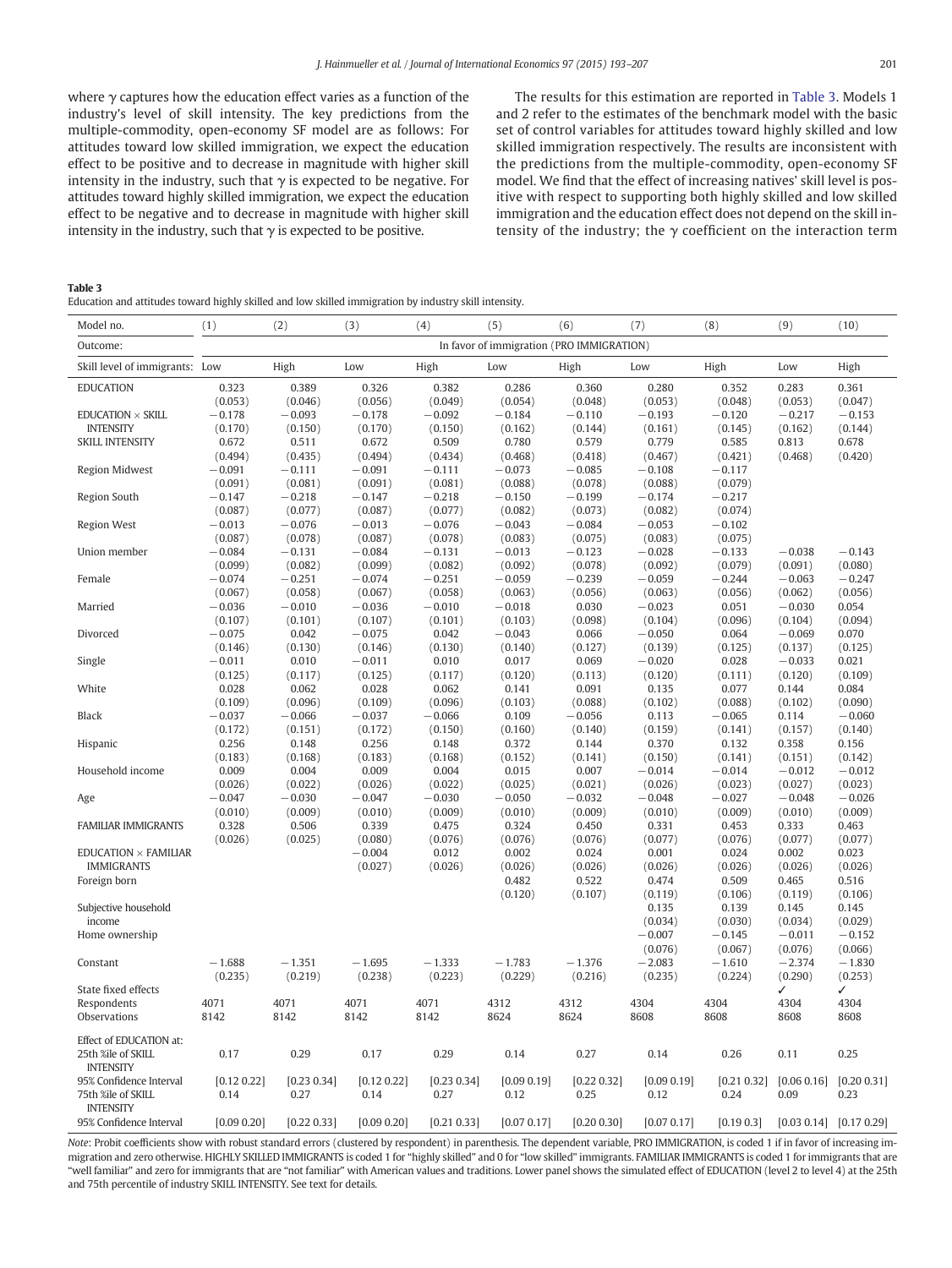between education and skill intensity is close to zero and insignificant for both types of immigration.

To help facilitate the interpretation of these coefficients, the lower panel in [Table 3](#page-8-0) reports the simulated effect of moving from low to high levels of natives' education at both the 25th and the 75th percentile of industry skill intensity. The results demonstrate that the education effect does not differ systematically across levels of skill intensity. The effect of increasing education on the probability of supporting low skilled immigration is 0.17 [0.12, 0.22] in industries with low skill intensity, and 0.14 [0.09 0.20] in industries with high skill intensity. When examining support for highly skilled immigration, the education effect is 0.29 [0.23, 0.34] in industries with low skill intensity, and 0.27 [0.22 0.33] in industries with high skill intensity. In both cases, the differences in estimates between the effects at low and high skill intensities are not significantly different as the confidence intervals overlap widely. These results are difficult to square with the idea that the immigration preferences of workers depend on how immigration affects the demand for labor within their own industry.

How robust are these findings? Models 3–10 in [Table 3](#page-8-0) show the results for the same set of robustness checks described earlier: Models 3 and 4 allow the education effect to vary also across the cultural (well/not familiar) frame; Models 5 and 6 add the foreign born workers to the sample; Models 7 and 8 add additional proxies of household income, and finally Models 9 and 10 replace the region with state fixed effects. The main results are robust across all these models: in each case the interaction term between education and industry skill intensity is not close to statistical significance and the simulated education effects are very similar at low and high levels of skill intensity. Crucially, this is the case with respect to attitudes toward both low and highly skilled immigration.

Since our survey design provides sizable samples of workers in each industry, we can construct an even more flexible test of the theoretical predictions from the multiple-commodity, open-economy SF model. More specifically, we replicate the same models as in [Table 3](#page-8-0) above (the benchmark models and the robustness checks), but instead of the interaction between EDUCATION and SKILL INTENSITY, we now include a full set of dummy variables for each industry and a full set of interaction terms between EDUCATION and each of the industry dummies. Compared to the previous models, this specification relaxes the linearity assumption on the interaction effect and instead allows the education effect to vary freely in each industry.

The results from this specification are reported in Appendix Table A.2. To ease the interpretation, [Fig. 4](#page-10-0) visualizes the results from this test based on Models 1 and 2 with the basic set of covariates. The plots in the top panel show the predicted probability of supporting an increase in immigration among low and high skilled native workers in each industry (gray dots and black squares respectively, with 95% confidence intervals). All other covariates are held at their medians. The industry-specific estimates of support are plotted against the level of skill-intensity in the industry. The plot on the left refers to estimated support for highly skilled immigration and the plot on the right to the estimated support for low skilled immigration.

The results from this flexible specification confirm the previous finding. In contrast to the prediction of the multiple-commodity, open-economy SF model, variation in support for immigration among high versus low-skilled workers bears no clear relation with the industry's skill intensity. Apart from some variation not related to industry skill intensity, the estimated levels of support for both highly skilled and low skilled immigration remain very similar across industries (note that many of the confidence intervals overlap widely).

The plots in the lower panel show the estimates of the industry specific education effects (i.e., the difference in support for immigration between native workers with low and high levels of educational attainment). These plots confirm the lack of supporting evidence for the SF model. For attitudes toward both highly skilled and low skilled immigration, all but one of the point estimates of the education effect are positive, indicating that higher education among natives is consistently associated with increased support for immigration, regardless of the industry in which one is employed. And as with the previous analysis, we again observe that the education effect is, if anything, stronger for high as opposed to low skilled immigration, an empirical relationship that holds true in a large majority of the industries.

Lastly, in contrast to the model's prediction, the education effect does not vary systematically with the level of the industry's skill intensity. As a more formal test of this finding, we regress the industry specific education effects on the level of skill intensity in the industry. The dashed lines in the plots show the regression fits for highly skilled and low skilled immigration, respectively. Both lines are essentially flat; the slope estimates of 0.03 ( $SE = 0.23$ ) for highly skilled immigration and  $-0.01$  (SE = 0.19) for low skilled immigration, are insignificant both statistically and substantively. For example, according to these estimates, even for the extreme counterfactual of moving from the industry with the lowest skill intensity (nursing) to the one with the highest (chemical manufacturing) would increase the magnitude of the education effect on attitudes toward highly skilled immigration by a mere 0.015. This effect, which is substantively zero, goes in the opposite direction than the one anticipated by the theory which holds that the education effect should be smallest in the most skill intensive industry. For attitudes toward low skilled immigration, going from the lowest to highest level of skill intensity in an industry decreases the magnitude of the education effect by merely 0.005. These results do not change materially across the various robustness checks (Models 3–10).

Taken together, these results are difficult to reconcile with the conjecture that self-interested concerns about the wage or employment effects of immigrants are an important source of the wide-spread public opposition to immigration. We have replicated these tests using a variety of other industry characteristics including the industry's share of foreign born workers, the relative skill ratio of the industry,  $17$  a measure of inter-industry mobility, $18$  a measure of intra-industry mobility, $19$  and the share of workers with union membership. It is important to emphasize that these additional tests lack a clear theoretical foundation because these industry characteristics are not part of the standard general equilibrium models. We simply computed them for exploratory purposes to see if they might pick up other ad hoc labor market concerns that are outside of the standard models.<sup>20</sup> Appendix Figure. A.1 reports the effect of education on attitudes toward highly skilled and low skilled immigration at the 25th and 75th percentile of each of the different industry characteristics (based on replications of the benchmark model specifications in Models 1 and 2 in [Table 3\)](#page-8-0). The findings indicate that the skill effect on attitudes toward both highly skilled and low skilled immigration is again very similar across these various industry characteristics. There is little difference when we compare industries with high and low reliance on foreign labor, high and low relative skill

 $17$  Let NR be the share of native workers that are highly skilled and MR be the share of foreign born workers that are highly skilled. The relative skill ratio is measured as NR/MR, i.e., the share of highly-skilled natives relative to the share of highly-skilled immigrants employed in the industry. We defined the highly skilled as workers with at least a college degree and computed the relative skill ratios from the March supplement of the Current

Population Survey.<br><sup>18</sup> The measure is based on respondents' response to the question: "If for some reason you were to lose your job, how easy or difficult would it be for you to find a job in another industry that pays as well or better than the job you currently have?". Responses ranged on a fivepoint scale from (1) "very easy" to (5) "very difficult". A separate measure of mobility was calculated for highly skilled and low-skilled native workers in each industry. For this reason, the industries are sorted differently along the horizontal axis in the two graphs.

<sup>&</sup>lt;sup>19</sup> This measure is based on respondents' answer to a question: "If for some reason you were to lose your job, how easy or difficult would it be for you to find another job in the same industry that pays as well or better than the job you currently have?", with responses again ranging on a five-point scale.

 $20$  For example, perhaps native workers in industries in which there is a high share of immigrants feel more concerned about competition for jobs as a result of immigration. Of course, the opposite is also possible: perhaps workers in industries that already rely upon immigrant workers expect positive impacts from increased immigration as a result of (industry-specific) complementarities between themselves and immigrant workers.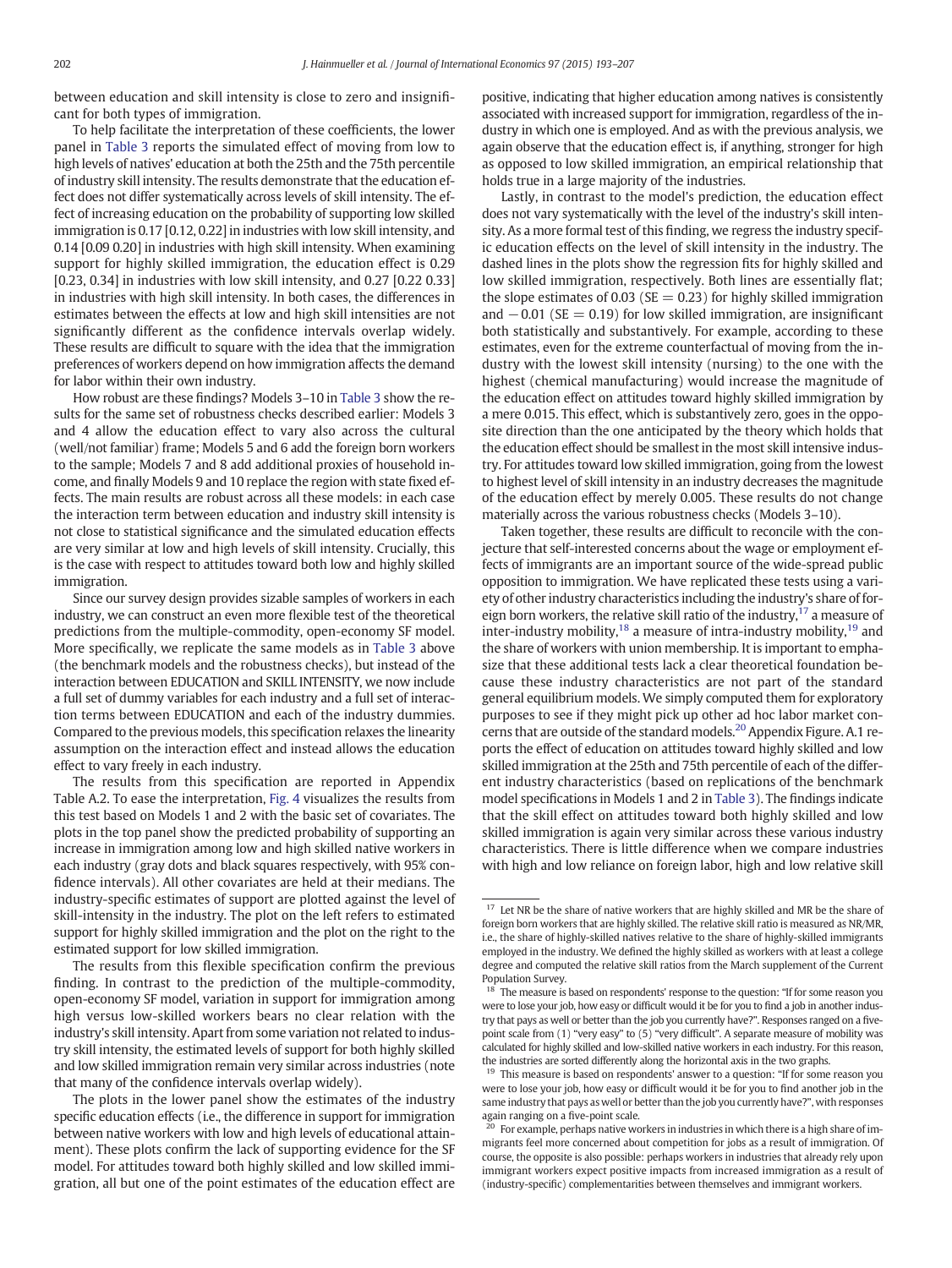<span id="page-10-0"></span>

Fig. 4. Natives' educational attainment and support for high and low skilled immigration, by industry skill intensity. Note: Plots in the top panel show the predicted probability of supporting an increase of immigration fo high levels of educational attainment in each industry (gray dots and black squares respectively), where industries are plotted according to their level of skill intensity. Plots in the lower panel show the marginal effect level of education on the probability of supporting immigration (black squares). The dashed lines represent the OLS regression line of the marginal effects on the values of industry skill intensity. The plots on the left r immigration and the plots on the right to support for low skilled immigration, respectively. Results are based on the regressions reported in Models 1 and 2 in Table A.2. The estimates hold all variables (other than educat respective medians.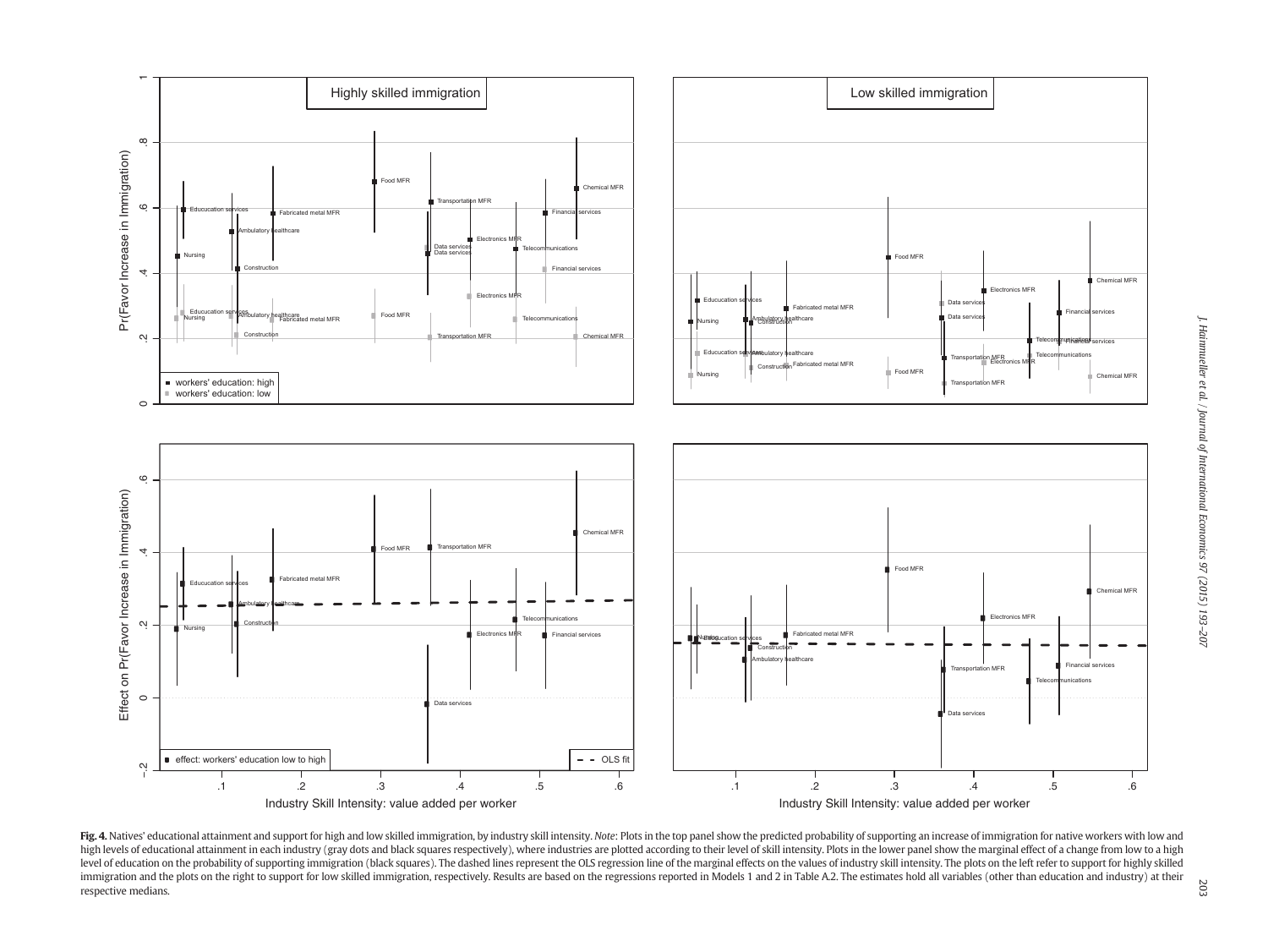mixes of natives to immigrants, high and low inter and or intra mobility prospects, and high and low degrees of unionization. This lack of any consistent pattern suggests that variation in support for immigration has little to do with any of these industry characteristics. $21$ 

#### 4.3. An alternative (quasi-behavioral) dependent variable

The findings presented above provide strong evidence that the expressed views of workers toward immigration do not correspond with extant arguments about the importance of concerns about labor market competition in shaping immigration attitudes. Regardless of whether one analyzes the preferences of all workers as a whole, subsets the analysis by the skill endowments of the native workers, focuses on attitudes toward low skilled or highly skilled immigrants, allows for differences in factor intensities (and other characteristics) among industries, none of the analyses lends support to the notion that selfinterested concerns about labor market competition systematically and substantially affect attitudes toward immigration.

To what extent might this (null)finding reflect the fact that workers are answering a hypothetical question about immigration in a survey context that poses no costs or consequences? Perhaps when people's preferences necessitate the taking of some form of costly (and potentially consequential) action, be it participation in a demonstration, casting a vote for a candidate in an election, or contacting one's elected officials to lobby for a certain policy, perhaps then people's views better correspond with the predictions of the labor market competition model?

In considering this possibility, one might first note that the previous studies which have purported to find evidence of the role of concerns about labor market competition have themselves relied on exactly this same type of "costless" measure — namely, people's responses to a hypothetical question about their views in a survey context. Nonetheless, in order to test this proposition more seriously, we also carried out an experiment which was embedded into our cross-industry study. The experiment was designed as follows: when nearing the end of the survey, respondents were asked whether they would like to communicate their position on immigration in an email to their Member of Congress which will be sent via the online platform of the survey company. If respondents answered in the affirmative, they then had the option of choosing whether they wished to express support or opposition to a more restrictive immigration policy. Yet not all respondents were asked the same immigration question. Instead, respondents were randomly assigned to receive one of two different versions of the question: some were asked whether they wished to send an email expressing their views on the entry of low skilled immigration while others were asked the same question only about high-skilled immigration. The exact wording of the experiment read as follows:

Would you like us to send an email message to Members of Congress indicating either your support or opposition to pending immigration laws that propose to decrease the number of {highly skilled/low skilled} immigrants allowed into the United States? The email will contain your name, city, and opinion on the issue.

Overall, 34% of respondents requested to use this option to send the email to their elected official. Among those that requested to do so, 68% asked to express their support for placing restrictions on immigration and 32% to express their opposition. Utilizing these responses we create a new dependent variable IMMIGRATION PETITION that is coded as 1 for workers that chose to send an email to their Member of Congress in support of placing more restrictions on immigration, and 0 otherwise. We then replicate the test of the (restricted) SF model and the simpler FP analysis using the same benchmark model as in [Table 2](#page-6-0) above. As reported in Table 4 and Appendix Figure A.2, the results from this replication are very similar to the findings obtained from the purely attitudinal measure. The interaction term between natives' and immigrants' skill is negative, i.e., the opposite of the relationship predicted by the theory. Again, highly skilled natives are less likely to send the email expressing their opposition to both highly skilled and low skilled immigration. These results are consistent across the various robustness checks (Models 2–4).

Finally, we replicated the test of the multiple-commodity, openeconomy SF model using the same specification as in [Table 3](#page-8-0) where the effect of EDUCATION is allowed to vary across industry skill intensity. The results are reported in [Table 5.](#page-12-0) Again, the results show no support for the theoretical predictions. For both highly skilled and low skilled immigration, the effect of education is almost exactly the same in industries with high and low levels of skill intensity, a result that is robust across the various checks (Models 3–8). Overall, these findings indicate that the patterns presented earlier using the hypothetical survey

#### Table 4

Education and request to email member of congress to express opposition to highly skilled and low skilled immigration.

| Model no.                 | (1)                                | (2)      | (3)      | (4)      |  |  |  |
|---------------------------|------------------------------------|----------|----------|----------|--|--|--|
| Outcome:                  | Email member to oppose immigration |          |          |          |  |  |  |
|                           |                                    |          |          |          |  |  |  |
| <b>EDUCATION</b>          | $-0.139$                           | $-0.153$ | $-0.145$ | $-0.140$ |  |  |  |
|                           | (0.039)                            | (0.038)  | (0.038)  | (0.039)  |  |  |  |
| HIGHSK IMMIGRANTS         | $-0.256$                           | $-0.306$ | $-0.307$ | $-0.299$ |  |  |  |
|                           | (0.152)                            | (0.149)  | (0.150)  | (0.150)  |  |  |  |
| EDUCATION $\times$ HIGHSK | $-0.025$                           | $-0.015$ | $-0.013$ | $-0.018$ |  |  |  |
| <b>IMMIGRANTS</b>         | (0.058)                            | (0.056)  | (0.057)  | (0.057)  |  |  |  |
| <b>Region Midwest</b>     | $-0.069$                           | $-0.096$ | $-0.064$ |          |  |  |  |
|                           | (0.089)                            | (0.086)  | (0.087)  |          |  |  |  |
| Region South              | $-0.038$                           | $-0.052$ | $-0.026$ |          |  |  |  |
|                           | (0.088)                            | (0.084)  | (0.085)  |          |  |  |  |
| <b>Region West</b>        | $-0.026$                           | $-0.042$ | $-0.022$ |          |  |  |  |
|                           | (0.090)                            | (0.087)  | (0.087)  |          |  |  |  |
| Union member              | 0.179                              | 0.203    | 0.203    | 0.190    |  |  |  |
|                           | (0.088)                            | (0.086)  | (0.087)  | (0.088)  |  |  |  |
| Female                    | $-0.108$                           | $-0.097$ | $-0.097$ | $-0.088$ |  |  |  |
|                           | (0.061)                            | (0.059)  | (0.059)  | (0.059)  |  |  |  |
| Married                   | 0.100                              | 0.109    | 0.091    | 0.090    |  |  |  |
|                           | (0.119)                            | (0.115)  | (0.116)  | (0.114)  |  |  |  |
| Divorced                  | 0.068                              | 0.090    | 0.086    | 0.089    |  |  |  |
|                           | (0.142)                            | (0.138)  | (0.139)  | (0.138)  |  |  |  |
| Single                    | $-0.036$                           | $-0.013$ | 0.027    | 0.021    |  |  |  |
|                           | (0.137)                            | (0.133)  | (0.134)  | (0.133)  |  |  |  |
| White                     | $-0.210$                           | $-0.199$ | $-0.198$ | $-0.200$ |  |  |  |
|                           | (0.116)                            | (0.108)  | (0.109)  | (0.107)  |  |  |  |
| <b>Black</b>              | $-0.452$                           | $-0.435$ | $-0.440$ | $-0.469$ |  |  |  |
|                           | (0.171)                            | (0.164)  | (0.165)  | (0.165)  |  |  |  |
| Hispanic                  | $-0.447$                           | $-0.531$ | $-0.533$ | $-0.590$ |  |  |  |
|                           | (0.203)                            | (0.181)  | (0.182)  | (0.180)  |  |  |  |
| Household income          | 0.009                              | 0.015    | 0.032    | 0.028    |  |  |  |
|                           | (0.026)                            | (0.025)  | (0.027)  | (0.028)  |  |  |  |
| Age                       | 0.028                              | 0.029    | 0.026    | 0.028    |  |  |  |
|                           | (0.010)                            | (0.010)  | (0.010)  | (0.010)  |  |  |  |
| Foreign born              |                                    | $-0.255$ | $-0.237$ | $-0.238$ |  |  |  |
|                           |                                    | (0.131)  | (0.132)  | (0.131)  |  |  |  |
| Subjective household      |                                    |          | $-0.115$ | $-0.116$ |  |  |  |
| income                    |                                    |          | (0.033)  | (0.034)  |  |  |  |
| Home ownership            |                                    |          | 0.126    | 0.125    |  |  |  |
|                           |                                    |          | (0.079)  | (0.078)  |  |  |  |
| Constant                  | $-0.118$                           | $-0.115$ | 0.069    | $-0.280$ |  |  |  |
|                           | (0.220)                            | (0.212)  | (0.230)  | (0.282)  |  |  |  |
| State fixed effects       |                                    |          |          | ✓        |  |  |  |
| Respondents               | 4071                               | 4312     | 4304     | 4286     |  |  |  |
|                           |                                    |          |          |          |  |  |  |

Note: Probit coefficients show with robust standard errors (clustered by respondent) in parenthesis. The dependent variable, IMMIGRATION PETITION, is coded 1 for respondents that chose to have an email sent to their Member of Congress on their behalf to support a decrease in immigration and zero otherwise. HIGHLY SKILLED IMMIGRANTS is coded 1 for "highly skilled" and 0 for "low skilled" immigrants. See text for details.

 $^{21}\,$  This result is consistent with the pattern shown in [Fig. 4](#page-10-0) that the industry specific levels of support are fairly similar across industries. We therefore would not expect to find a robust pattern in the magnitude of the skill effect even if the industries are differentiated based on characteristics other than the level of skill intensity.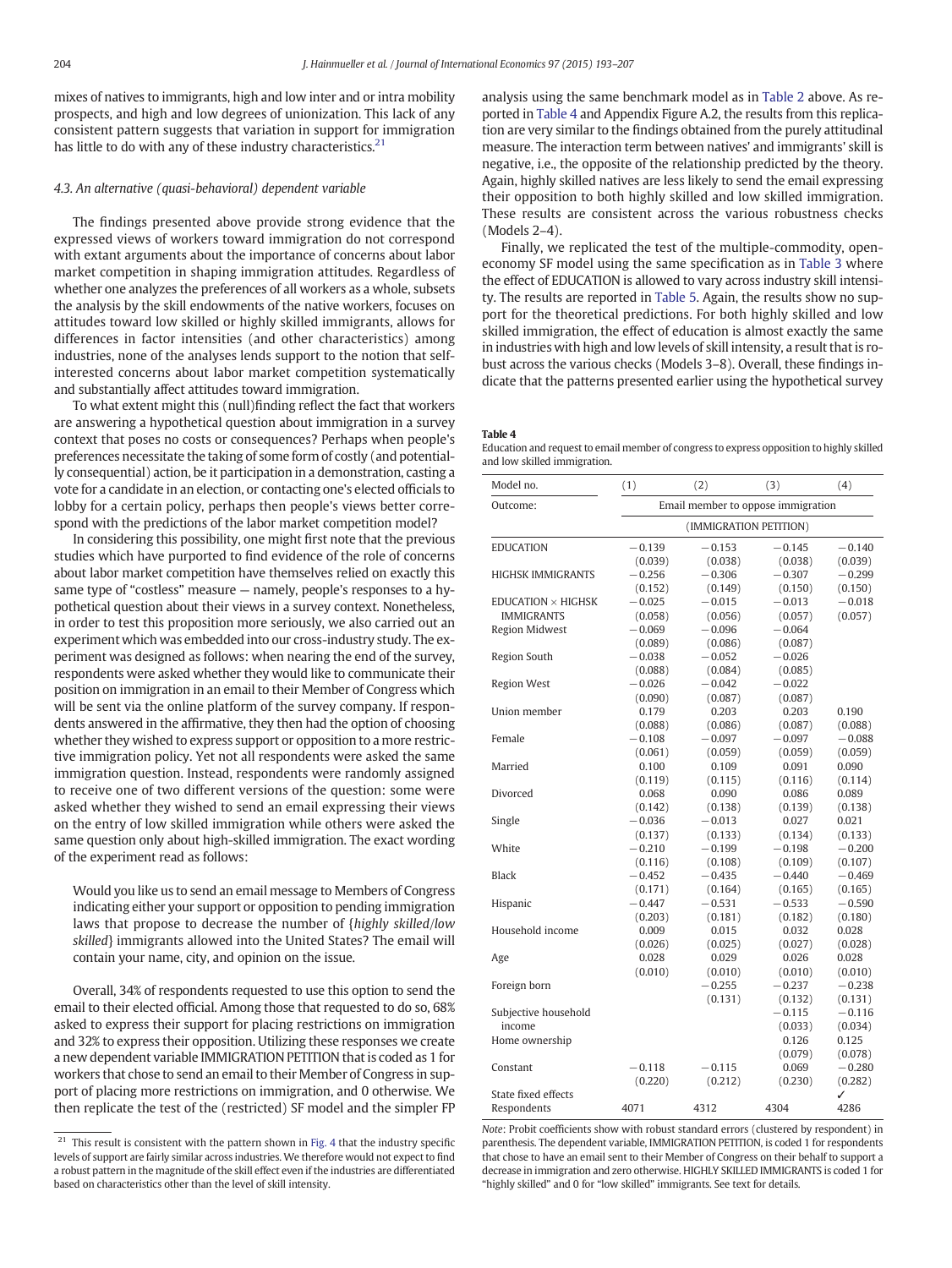#### <span id="page-12-0"></span>Table 5

Education and request to email member of congress to express opposition to highly skilled and low skilled immigration by industry skill intensity.

| Model no.                                   | (1)                                                       | (2)                         | (3)                         | (4)                         | (5)                         | (6)                                                                                                                                             | (7)                         | (8)              |
|---------------------------------------------|-----------------------------------------------------------|-----------------------------|-----------------------------|-----------------------------|-----------------------------|-------------------------------------------------------------------------------------------------------------------------------------------------|-----------------------------|------------------|
| Outcome:                                    | Email member to oppose immigration (IMMIGRATION PETITION) |                             |                             |                             |                             |                                                                                                                                                 |                             |                  |
| Skill level of immigrants:                  | Low                                                       | High                        | Low                         | High                        | Low                         | High                                                                                                                                            | Low                         | High             |
| <b>EDUCATION</b>                            | $-0.137$                                                  | $-0.159$                    | $-0.162$                    | $-0.158$                    | $-0.149$                    | $-0.160$                                                                                                                                        | $-0.147$                    | $-0.155$         |
|                                             | (0.064)                                                   | (0.076)                     | (0.062)                     | (0.074)                     | (0.063)                     | (0.074)                                                                                                                                         | (0.063)                     | (0.073)          |
| EDUCATION $\times$ SKILL                    | 0.013                                                     | $-0.070$                    | 0.035                       | $-0.054$                    | 0.022                       | $-0.026$                                                                                                                                        | 0.048                       | 0.001            |
| <b>INTENSITY</b>                            | (0.222)                                                   | (0.260)                     | (0.213)                     | (0.253)                     | (0.215)                     | (0.253)                                                                                                                                         | (0.212)                     | (0.247)          |
| <b>SKILL INTENSITY</b>                      | 0.086                                                     | 0.305                       | 0.020                       | 0.295                       | 0.082                       | 0.236                                                                                                                                           | $-0.005$                    | 0.031            |
|                                             | (0.606)                                                   | (0.676)                     | (0.587)                     | (0.665)                     | (0.593)                     | (0.667)                                                                                                                                         | (0.588)                     | (0.650)          |
| <b>Region Midwest</b>                       | $-0.072$                                                  | $-0.049$                    | $-0.103$                    | $-0.059$                    | $-0.038$                    | $-0.054$                                                                                                                                        |                             |                  |
|                                             | (0.119)                                                   | (0.136)                     | (0.114)                     | (0.134)                     | (0.116)                     | (0.134)                                                                                                                                         |                             |                  |
| Region South                                | $-0.149$                                                  | 0.113                       | $-0.150$                    | 0.103                       | $-0.119$                    | 0.119                                                                                                                                           |                             |                  |
|                                             | (0.118)                                                   | (0.132)                     | (0.112)                     | (0.129)                     | (0.113)                     | (0.129)                                                                                                                                         |                             |                  |
| <b>Region West</b>                          | $-0.062$                                                  | 0.021                       | $-0.081$                    | 0.023                       | $-0.053$                    | 0.031                                                                                                                                           |                             |                  |
|                                             | (0.121)                                                   | (0.139)                     | (0.116)                     | (0.135)                     | (0.116)                     | (0.136)                                                                                                                                         |                             |                  |
| Union member                                | 0.305                                                     | 0.054                       | 0.336                       | 0.060                       | 0.354                       | 0.056                                                                                                                                           | 0.329                       | 0.019            |
|                                             | (0.122)                                                   | (0.140)                     | (0.118)                     | (0.137)                     | (0.119)                     | (0.138)                                                                                                                                         | (0.120)                     | (0.139)          |
| Female                                      | $-0.145$                                                  | $-0.074$                    | $-0.134$                    | $-0.059$                    | $-0.129$                    | $-0.062$                                                                                                                                        | $-0.130$                    | $-0.083$         |
|                                             | (0.084)                                                   | (0.097)                     | (0.082)                     | (0.094)                     | (0.083)                     | (0.094)                                                                                                                                         | (0.083)                     | (0.094)          |
| Married                                     | 0.345                                                     | $-0.156$                    | 0.328                       | $-0.130$                    | 0.288                       | $-0.135$                                                                                                                                        | 0.291                       | $-0.108$         |
|                                             | (0.149)                                                   | (0.174)                     | (0.144)                     | (0.170)                     | (0.146)                     | (0.170)                                                                                                                                         | (0.142)                     | (0.167)          |
| Divorced                                    | 0.251                                                     | $-0.085$                    | 0.268                       | $-0.085$                    | 0.247                       | $-0.076$                                                                                                                                        | 0.244                       | $-0.036$         |
|                                             | (0.189)                                                   | (0.201)                     | (0.182)                     | (0.197)                     | (0.184)                     | (0.197)                                                                                                                                         | (0.182)                     | (0.193)          |
| Single                                      | 0.264                                                     | $-0.330$                    | 0.269                       | $-0.317$                    | 0.340                       | $-0.298$                                                                                                                                        | 0.321                       | $-0.281$         |
|                                             | (0.177)                                                   | (0.199)                     | (0.169)                     | (0.196)                     | (0.170)                     | (0.196)                                                                                                                                         | (0.167)                     | (0.197)          |
| White                                       | $-0.280$                                                  | $-0.126$                    | $-0.217$                    | $-0.188$                    | $-0.188$                    | $-0.215$                                                                                                                                        | $-0.160$                    | $-0.214$         |
|                                             | (0.150)                                                   | (0.178)                     | (0.140)                     | (0.164)                     | (0.142)                     | (0.165)                                                                                                                                         | (0.141)                     | (0.163)          |
| <b>Black</b>                                | $-0.528$                                                  | $-0.405$                    | $-0.465$                    | $-0.473$                    | $-0.480$                    | $-0.492$                                                                                                                                        | $-0.526$                    | $-0.530$         |
|                                             | (0.234)                                                   | (0.255)                     | (0.223)                     | (0.243)                     | (0.225)                     | (0.243)                                                                                                                                         | (0.225)                     | (0.244)          |
| Hispanic                                    | $-0.650$                                                  | $-0.261$                    | $-0.682$                    | $-0.393$                    | $-0.657$                    | $-0.421$                                                                                                                                        | $-0.719$                    | $-0.487$         |
|                                             | (0.279)                                                   | (0.285)                     | (0.241)                     | (0.265)                     | (0.248)                     | (0.265)                                                                                                                                         | (0.247)                     | (0.261)          |
| Household income                            | 0.001                                                     | 0.023                       | 0.007                       | 0.020                       | 0.033                       | 0.028                                                                                                                                           | 0.018                       | 0.033            |
|                                             | (0.034)                                                   | (0.040)                     | (0.033)                     | (0.039)                     | (0.035)                     | (0.042)                                                                                                                                         | (0.036)                     | (0.042)          |
|                                             | 0.051                                                     | $-0.000$                    | 0.053                       | 0.001                       | 0.048                       | 0.000                                                                                                                                           | 0.050                       | 0.004            |
| Age                                         |                                                           |                             |                             |                             |                             |                                                                                                                                                 |                             |                  |
|                                             | (0.014)                                                   | (0.015)                     | (0.013)                     | (0.015)                     | (0.014)                     | (0.016)                                                                                                                                         | (0.014)                     | (0.016)          |
| Foreign born                                |                                                           |                             | 0.036                       | $-0.810$                    | 0.079                       | $-0.815$                                                                                                                                        | 0.084                       | $-0.741$         |
|                                             |                                                           |                             | (0.171)                     | (0.190)                     | (0.174)                     | (0.190)                                                                                                                                         | (0.177)                     | (0.190)          |
| Subjective household                        |                                                           |                             |                             |                             | $-0.172$                    | $-0.062$                                                                                                                                        | $-0.173$                    | $-0.065$         |
| income                                      |                                                           |                             |                             |                             | (0.044)                     | (0.050)                                                                                                                                         | (0.044)                     | (0.050)          |
| Home ownership                              |                                                           |                             |                             |                             | 0.215                       | 0.074                                                                                                                                           | 0.209                       | 0.031            |
|                                             |                                                           |                             |                             |                             | (0.102)                     | (0.118)                                                                                                                                         | (0.103)                     | (0.116)          |
| Constant                                    | $-0.318$                                                  | $-0.279$                    | $-0.335$                    | $-0.265$                    | $-0.114$                    | $-0.126$                                                                                                                                        | $-0.293$                    | $-0.891$         |
|                                             | (0.317)                                                   | (0.350)                     | (0.306)                     | (0.339)                     | (0.321)                     | (0.358)                                                                                                                                         | (0.352)                     | (0.419)          |
| State fixed effects                         |                                                           |                             |                             |                             |                             |                                                                                                                                                 | ✓                           | ✓                |
| Respondents                                 | 2066                                                      | 2005                        | 2183                        | 2129                        | 2180                        | 2124                                                                                                                                            | 2180                        | 2124             |
| Effect of EDUCATION at:                     |                                                           |                             |                             |                             |                             |                                                                                                                                                 |                             |                  |
| 25th %ile of SKILL                          | $-0.08$                                                   | $-0.08$                     | $-0.1$                      | $-0.07$                     | $-0.09$                     | $-0.07$                                                                                                                                         | $-0.09$                     | $-0.07$          |
| <b>INTENSITY</b>                            |                                                           |                             |                             |                             |                             |                                                                                                                                                 |                             |                  |
| 95% Confidence Interval                     |                                                           |                             |                             |                             |                             | $[-0.11, -0.03]$                                                                                                                                |                             | $[-0.11, -0.02]$ |
|                                             | $[-0.14, -0.03]$<br>$-0.08$                               | $[-0.12, -0.03]$<br>$-0.09$ | $[-0.15, -0.04]$<br>$-0.09$ | $[-0.11, -0.03]$<br>$-0.08$ | $[-0.14, -0.04]$<br>$-0.09$ | $-0.08$                                                                                                                                         | $[-0.14, -0.03]$<br>$-0.08$ | $-0.07$          |
| 75th %ile of SKILL                          |                                                           |                             |                             |                             |                             |                                                                                                                                                 |                             |                  |
| <b>INTENSITY</b><br>95% Confidence Interval | $[-0.15, -0.02]$                                          |                             |                             |                             |                             |                                                                                                                                                 |                             |                  |
| $\sim$                                      |                                                           | $[-0.14, -0.03]$            | $[-0.16, -0.03]$            | $[-0.14, -0.03]$            | $[-0.16, -0.02]$            | $[-0.13, -0.02]$ $[-0.15, -0.01]$ $[-0.12, -0.02]$<br>$\cdots$ $\cdots$ $\cdots$ $\cdots$ $\cdots$ $\cdots$ $\cdots$ $\cdots$ $\cdots$ $\cdots$ |                             |                  |

Note: Probit coefficients show with robust standard errors (clustered by respondent) in parenthesis. The dependent variable, IMMIGRATION PETITION, is coded 1 for respondents that chose to have an email sent to their Member of Congress on their behalf to support a decrease in immigration and zero otherwise. HIGHLY SKILLED IMMIGRANTS is coded 1 for "highly skilled" and 0 for "low skilled" immigrants. The lower panel shows the simulated effect of EDUCATION (level 2 to level 4) at the 25th and 75th percentile of industry SKILL INTENSITY. See text for details.

questions are substantively unchanged when using instead a more "behavioral" measure of workers' immigration attitudes.

#### 5. Discussion

Taken together, our results suggest that fears about labor market competition do not have substantial effects on voter attitudes toward immigration. We examine potential relationships between the skill levels, industry locations, occupations, and mobility of native workers and their attitudes toward different types of immigrants. We find no evidence that individuals are systematically more likely to oppose the immigration of workers that have skills similar to their own. Rather, workers of all types express greater support for inflows of high-skilled rather than low-skilled immigrants. This preference is almost identical

among high-skilled and low-skilled workers located in all the industries we studied. This pattern is at odds with the basic prediction derived from the FP and (restricted) SF models which anticipate that highly skilled natives should oppose inflows of highly skilled immigrants but be less concerned about the inflow of low-skilled immigrants, if labormarket concerns are an important determinant of attitudes.

While we do find that support for immigration varies across industries, this variation is predominantly explained by individual characteristics of respondents and not by the features of the industries in which they work, such as industries' reliance on immigrant labor, whether high or low skilled. We replicate all our main results based on stated attitudes toward immigration also using a quasi-behavioral measure of the willingness of survey respondents to sign up to have their views conveyed to their Member of Congress via an email message.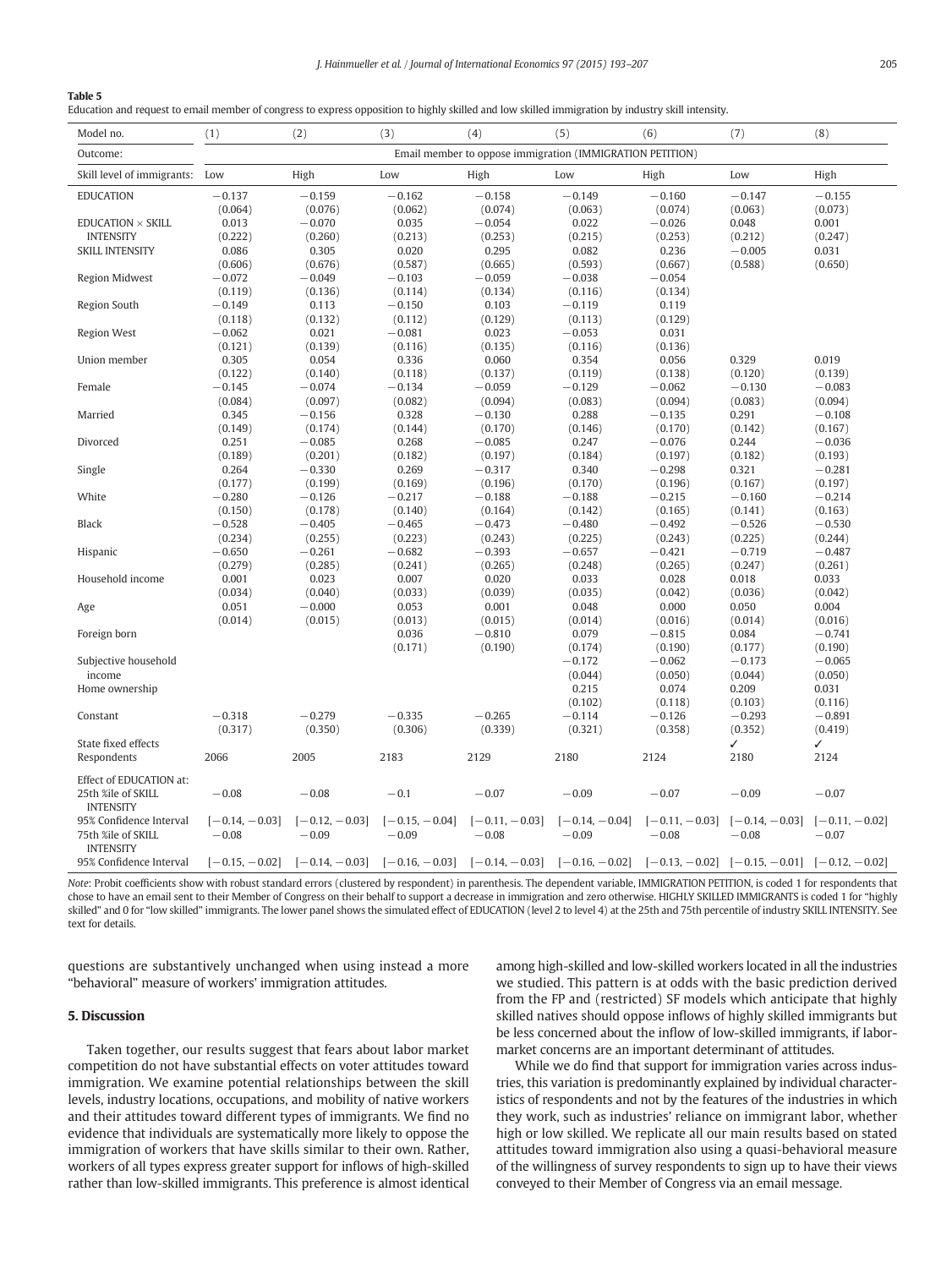Could the finding that workers at all levels of skill are more supportive of high-skilled than of low skilled immigration be interpreted in some alternative way that is more consistent with labor-market concerns shaping immigration attitudes? Perhaps one could argue that the elasticity of substitution between immigrants and natives is quite low among highly skilled workers but high among unskilled workers. If substitutability between high-skilled immigrants and natives is low enough, complementarities in production may imply that inflows of highly skilled foreign workers would generate a positive effect on the wages of highly skilled natives. [Orrenius and Zavodny \(2007\)](#page-14-0) have suggested that the substitution between immigrant and native workers may be easier in low skilled categories than among highly skilled workers where proficiency in the native language is more likely to be required for satisfactory performance on the job. However, [Ottaviano and](#page-14-0) [Peri \(2012\)](#page-14-0) provide estimates of the elasticities of substitution between natives and immigrants of similar education and experience levels and find just the opposite: lower elasticities of substitution among less skilled categories of workers. They conclude that imperfect substitutability between immigrants and natives derives from somewhat different skills among these groups leading to different kinds of occupational specialization, especially among less skilled workers. Precisely because low skilled immigrants tend to have lower proficiency in the native language, they are more likely to differentiate themselves from natives in the same skill category by specializing more in manual-intensive tasks. In contrast, well-educated immigrants are more likely to be proficient in the native language and thus can serve more easily as a substitute for native counterparts. If anything, then, negative wage effects from competition with immigrants should be more of a concern among high skilled natives contemplating inflows of highly skilled immigrants than among the low skilled natives contemplating low skilled immigration — the opposite of the pattern we observe in our data.

Finally, it is important to note that in this analysis we have focused on the distinction between high-skilled and low-skilled immigrants as the key characteristic shaping divergent expectations about the labor market effects of immigration. In doing so we are keeping the analysis closely in line with the standard theoretical treatments (in the FP, HO, and SF models), and with the previous studies of attitudes toward immigration that focus on voters' concerns about labor market competition [\(Scheve and Slaughter, 2001; Mayda, 2006\)](#page-14-0). But why not make more fine-grained distinctions between various specific types of skills that potential immigrants could possess? Why not ask respondents for their views about whether the U.S. should allow more or less doctors to come and live here, or lawyers, or aeronautical engineers, or plumbers, welders, electricians, teachers, and so on? Or why not ask respondents about allowing in more or less immigrants who have exactly the same professional skills as their own? One could ask professional mathematicians, for example, whether they would like more or less foreign mathematicians be allowed to enter [\(Borjas and Doran, 2012](#page-14-0)). Surely, if questions were framed in such ways, respondents might be better able to identify a specific set of potential immigrants with whom they could expect to compete for jobs and who they may thus prefer not be allowed into the country.

If the question is whether or not individuals anticipate labor market competition from some – that is, any – specific sets of potential immigrants, and are thus inclined to oppose entry for those specific immigrants, such fine-grained survey questions could be quite useful, although evidence from recent studies that pursue this direction have been mixed. [Malhotra et al. \(2013\)](#page-14-0) find that when asked specifically about the expansion of H1-B visas – temporary entry permits for predominantly high-technology workers – native workers in the high technology sector are more likely to be opposed than other similarly-skilled natives employed in other sectors. In contrast, [Hainmueller and Hopkins](#page-14-0) [\(2014b\)](#page-14-0) utilize a conjoint experiment administered to a populationbased U.S. survey that randomly varies many different immigrants attributes, including the immigrant's profession, job experiences, and work plans, and find that natives are not less likely to support admission of an immigrant even if that immigrants shares the same profession as the respondent.

But the core question with which we are concerned here is quite different. This study focuses on the central question addressed in previous scholarship: whether material concerns about labor market competition play an important role in shaping voters' attitudes toward immigration in general — that is, at the level at which immigration policy is publicly debated. Policy debates typically frame the immigration issue in very general terms: whether the country should allow more immigration or less, in total, or whether to try to attract highly skilled immigrants and limit inflows of low skilled (and often also undocumented) immigrants. Rarely do policymakers identify specific types of potential immigrants according to their particular professional skills (doctors, lawyers, plumbers, etc.) and debate how many of each category should be allowed to come and live in the country. The simple framing of the immigration issue in public debates reflects the blunt structure of immigration law and policy. In most countries immigration laws draw only broad distinctions between different types of potential immigrants.<sup>22</sup> U.S. immigration law, for example, defines categories of immigrants (and temporary foreign visitors) according to the general purpose for their entry and the associated eligibility requirements. For foreigners seeking entry to work in the U.S., the existing tracks of entry for permanent residence distinguish "skilled workers" and "priority workers" (including executives, outstanding researchers, and those with extraordinary skills) and eligibility for consideration in these tracks requires proof of educational degrees, work experience, and professional achievements; applicants who do not fit in these categories can apply as "unskilled workers." <sup>23</sup> In a review of all thirty-two bills voted for in Congress which dealt with immigration in the period from 2000 to 2010, we found that not a single one of them discussed immigration with reference to any specific category of occupation or industry.24 The political discussions are focused instead on the broader distinction between highly-skilled immigrants and others. This is the politically salient distinction on which we focus on here.

Overall, our results show that concerns about the personal labor market effects of immigration do not appear to be powerful determinants of anti-immigrant sentiment. This is consistent with expectations based upon the standard open-economy HO model and with empirical studies that find negligible labor impacts due to immigration. But it stands in marked contrast to conclusions drawn in previous, prominent studies of voter attitudes toward immigration.

It is worth pointing out that two core findings we report here, that high-skilled immigrants are preferred over low-skilled immigrants by all types of native workers and that support for both high-skilled and low-skilled immigration is strongly increasing in natives' skill levels (measured by educational attainment), seem broadly consistent with alternative accounts of voter attitudes toward immigration that emphasize ethnocentrism and sociotropic considerations about the effects of immigration on the country as a whole (for a review of these accounts see [Hainmueller and Hopkins, 2014a\)](#page-14-0).

For example, many previous studies have examined cultural and ideological factors, including ethnocentrism and nationalism, and how they affect attitudes toward immigration (e.g., [Burns and Gimpel](#page-14-0) [\(2000\)](#page-14-0); [Chandler and Tsai \(2001\);](#page-14-0) [Dustmann and Preston \(2007\)](#page-14-0); [Hainmueller and Hopkins \(2014b\)\)](#page-14-0). In these studies the positive relationship between support for (all types) of immigration and education

 $22$  Canada and Australia are perhaps the main recent exceptions, both having adopted elaborate point-based systems for selecting immigrant workers in specific occupational categories based upon calculations about local labor market supply and demand and the qualifications and professional experience of the individual applicants.

For foreigners seeking entry to work in the U.S. on a temporary basis, the existing visa categories distinguish those with "extraordinary ability" (the O-1 visa) or who are otherwise "highly skilled" (H-1B) from agricultural workers (H-2A), other seasonal workers (H-2B), and trainees (H-3). The only category of entry for work that is related to skills for a specific industry or occupation is the temporary work visa for nurses (H-1C).

See [Challen \(2011\)](#page-14-0) for a comprehensive review of U.S. immigration law since 1965.